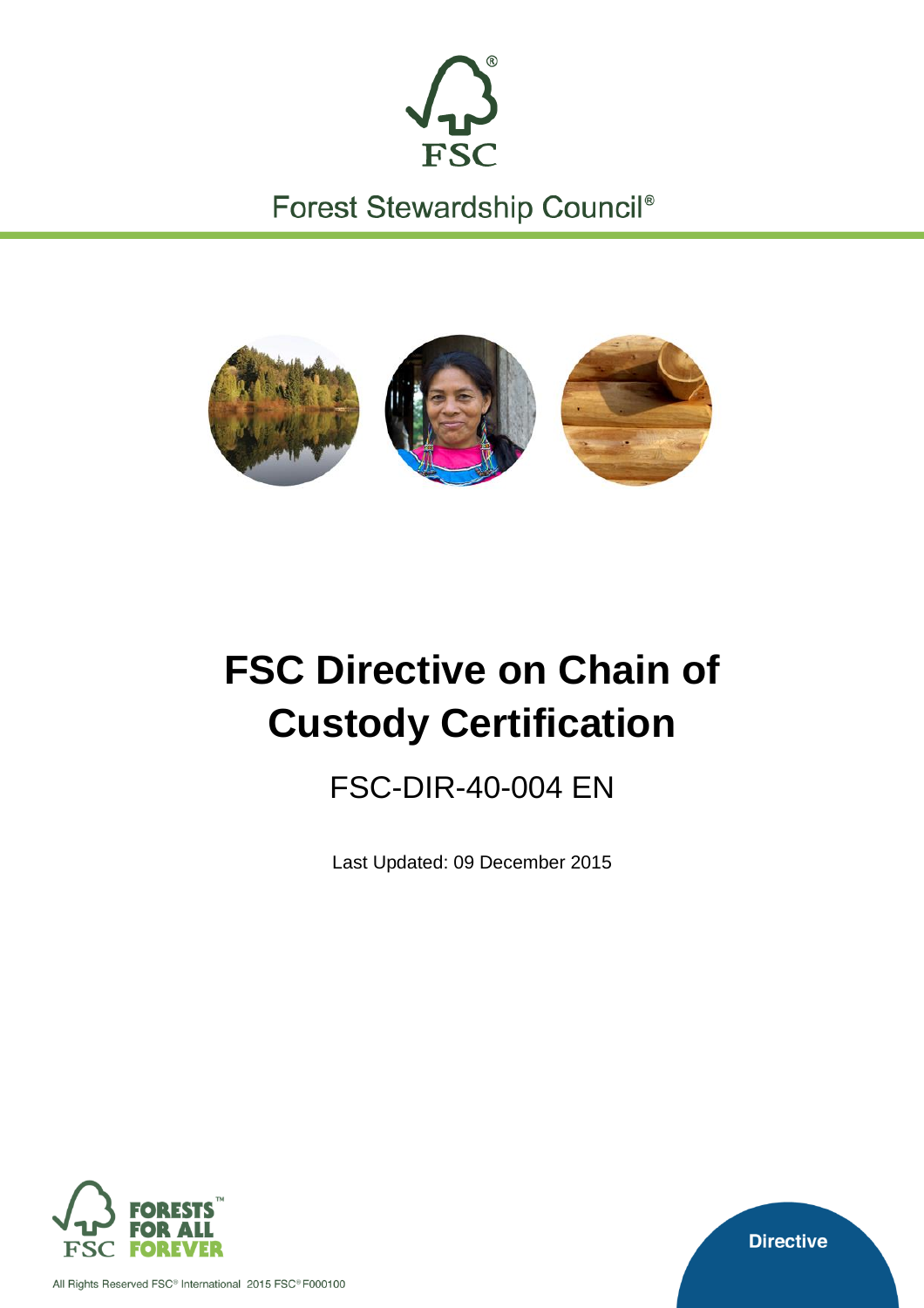| Title:                                     | FSC Directive on Chain of Custody Certification                                                                                                                                                                                                                                   |
|--------------------------------------------|-----------------------------------------------------------------------------------------------------------------------------------------------------------------------------------------------------------------------------------------------------------------------------------|
| Document reference code: FSC-DIR-40-004 EN |                                                                                                                                                                                                                                                                                   |
| Scope:                                     | International                                                                                                                                                                                                                                                                     |
| <b>Contact for comments:</b>               | <b>FSC International Center</b><br>- Policy and Standards Unit -<br>Charles-de-Gaulle-Str. 5<br>53113 Bonn, Germany                                                                                                                                                               |
|                                            | +49-(0)228-36766-0<br>昌<br>+49-(0)228-36766-30<br>$^{\textregistered}$<br>policy.standards@fsc.org                                                                                                                                                                                |
|                                            | © 2015 Forest Stewardship Council, A.C. All rights reserved.                                                                                                                                                                                                                      |
|                                            | <b>FSC<sup>®</sup> F000100</b>                                                                                                                                                                                                                                                    |
| of the publisher.                          | No part of this work covered by the publisher's copyright may be reproduced or copied in<br>any form or by any means (graphic, electronic or mechanical, including photocopying,<br>recording, recording taping, or information retrieval systems) without the written permission |

Printed copies are uncontrolled and for reference only. Please refer to the electronic copy on the FSC website [\(ic.fsc.org\)](http://ic.fsc.org/) to ensure you are referring to the latest version.

The Forest Stewardship Council® (FSC) is an independent, not for profit, non-government organization established to support environmentally appropriate, socially beneficial, and economically viable management of the world's forests.

FSC's vision is that the world's forests meet the social, ecological, and economic rights and needs of the present generation without compromising those of future generations.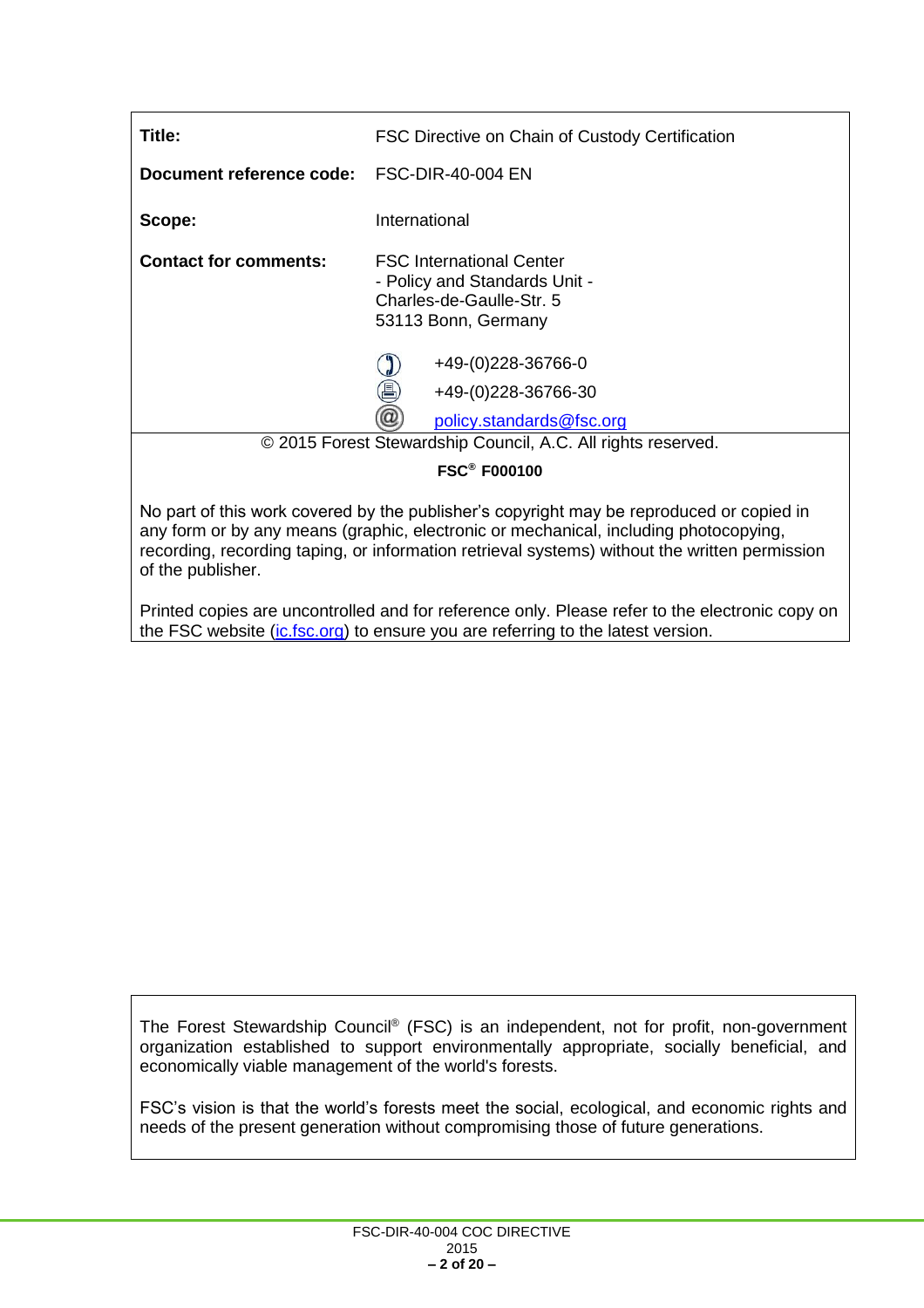# **CONTENTS**

- A Scope
- B Effective date
- C References
- D FSC normative documents replaced by this Directive
- E Terms and definitions
- Part 1 General Issues
- Part 2 FSC Advices
- **ADVICE 40-004-01** FSC Certified COC Contractors
- **ADVICE 40-004-02** After the certificate issuance, when the company products will be eligible to carry the FSC logo?
- **ADVICE 40-004-03** Reduced labelling threshold of 50% for chip and fibre based products (Amended)
- **ADVICE 40-004-04** Use of uncontrolled co-products (Withdrawn)
- **ADVICE 40-004-05** Identification of FSC claims on sales and delivery documents
- **ADVICE 40-004-06** Which components of a product need to be certified?
- **ADVICE 40-004-07** Sale of FSC certified products through non-FSC certified auction entities
- **ADVICE 40-004-08** Non-conforming product
- **ADVICE 40-004-09** Minor components
- **ADVICE 40-004-10** Access to information required by timber legality legislations
- **ADVICE 40-004-11** Trade and customs laws
- **ADVICE 40-004-12** Pre-consumer reclaimed wood compliance with the EUTR
- **ADVICE 40-004-13** Classification of pre-consumer reclaimed paper as equivalent to FSC certified and post-consumer reclaimed materials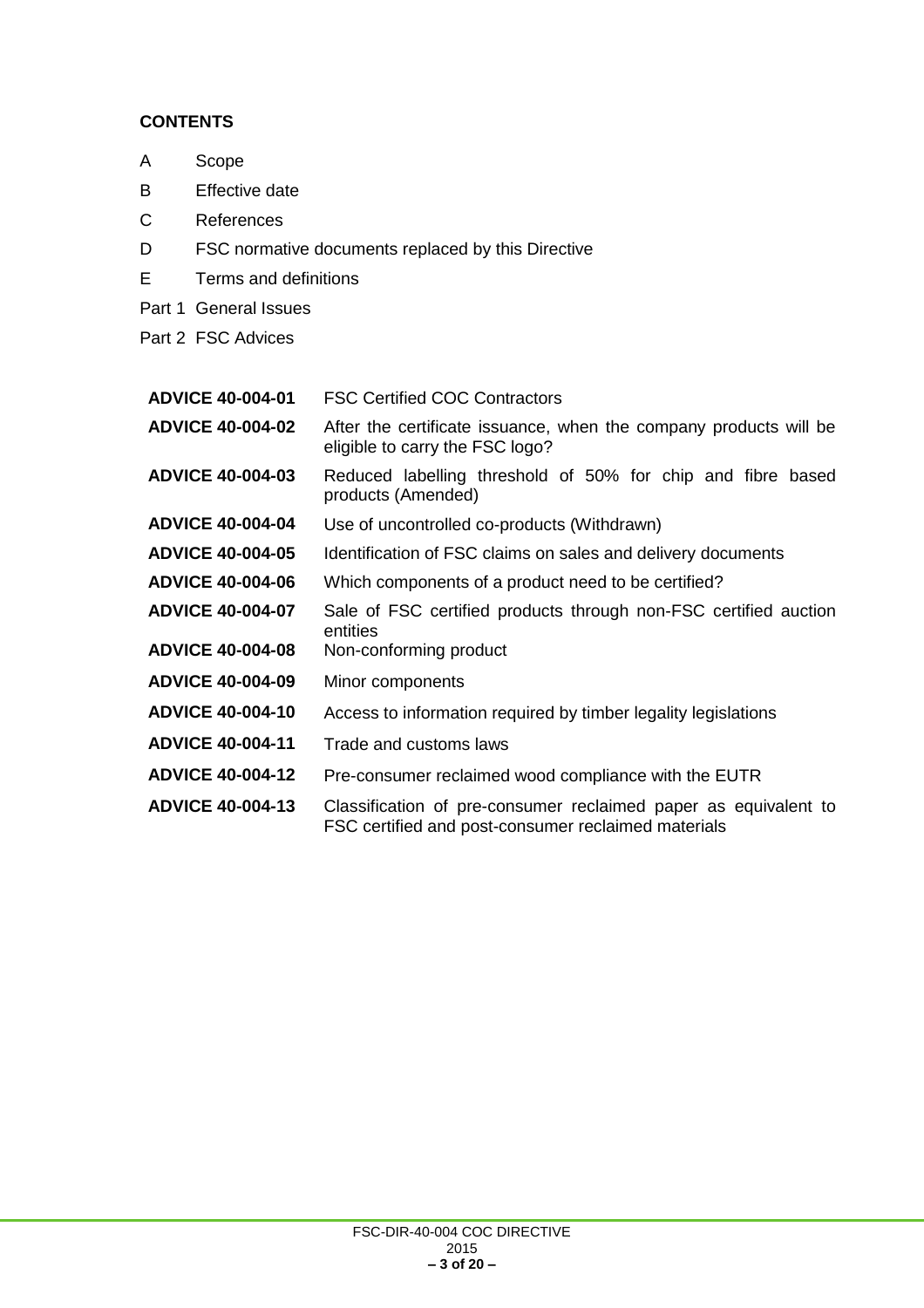## **Foreword**

FSC received various comments from Certification Bodies and stakeholders requesting a reduction in the number of normative documents to make the documented certification system more comprehensible. FSC therefore combined all previous Advice Notes into single documents which are called "directive". A directive includes all advices issued in relation to a single standard. The relation to a standard is reflected in the document code. Where new interpretation is approved, these will be added to the directive and the revised document will be reissued.

The intention of this document is to standardize understanding and implementation of requirements by FSC accredited certification bodies and certificate holders.

This document will be revised as required. The content of the directive will be incorporated into the related standards in each major review as feasible.

Changes and amendments to the directive will be announced to the FSC Network immediately.

#### **Note on use of this directive**

All aspects of this document are considered to be normative, including the scope, effective date, references, terms and definitions, tables and annexes, unless otherwise stated.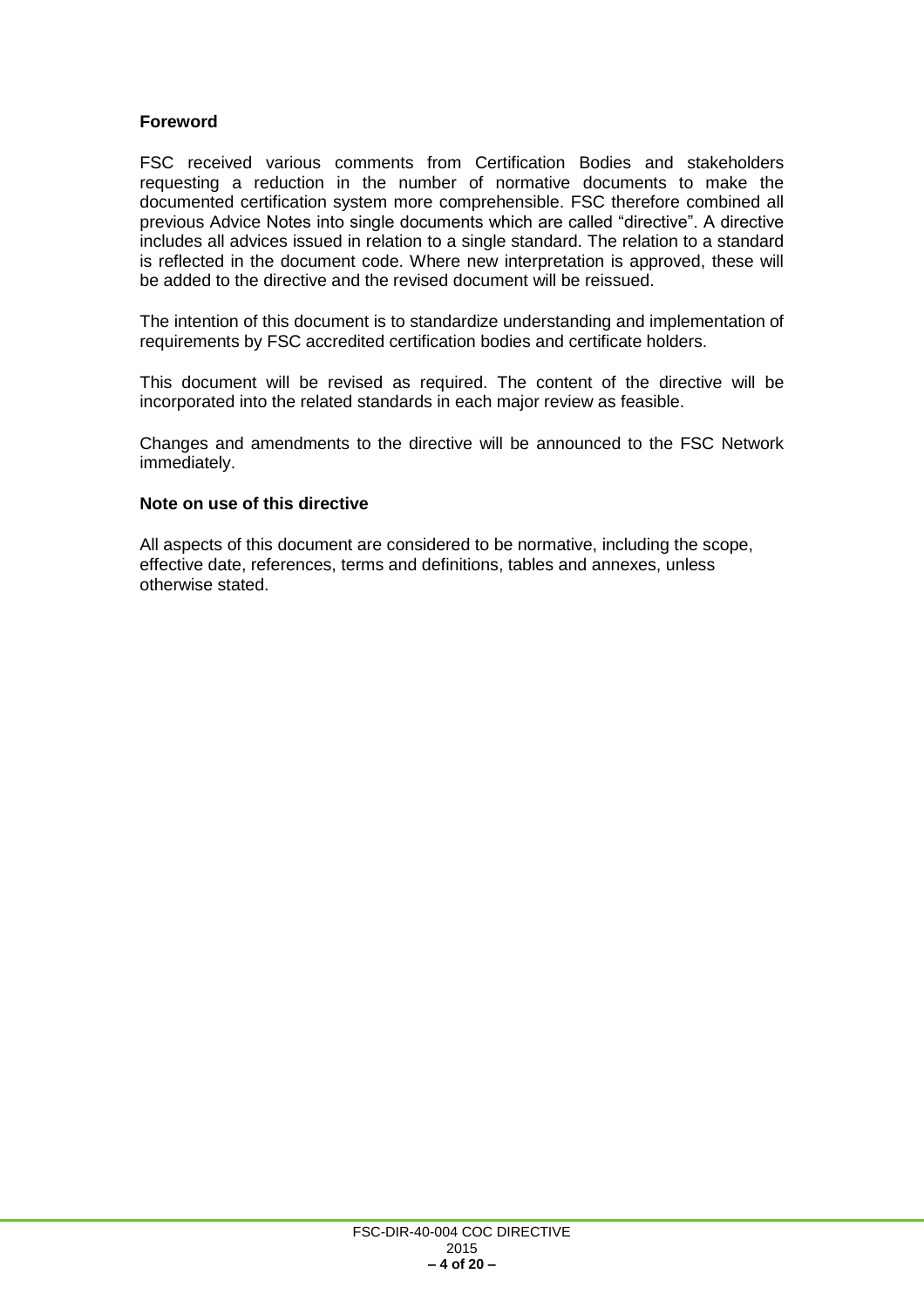# **A Scope**

This document provides FSC's formal interpretation of the requirements included in FSC-STD-40-004.

## **B Effective date**

The effective date is specified for each advice separately.

#### **C References**

The following referenced documents are indispensable for the application of this document. For undated references, the latest edition of the referenced document (including any amendments) applies.

*FSC-STD-40-004 Standard for Chain of Custody Certification*

#### **D FSC normative documents replaced by this Directive**

*FSC-ADV-40-004 V2-0 Expiry of transitory requirements specified by FSC-ADV-40- 004. FSC-ADV-40-017 V1-1 FSC Certified CoC Contractors*

*FSC-GUI-20-200 FSC Guidelines for Certification Bodies (Part 3)*

# **E Terms and definitions**

Terms and definitions are provided in *FSC-STD-01-002 FSC glossary of terms* and in *FSC-STD-40-004 Standard for Chain of Custody Certification*. Further advice-related definitions may be provided in the context of each advice.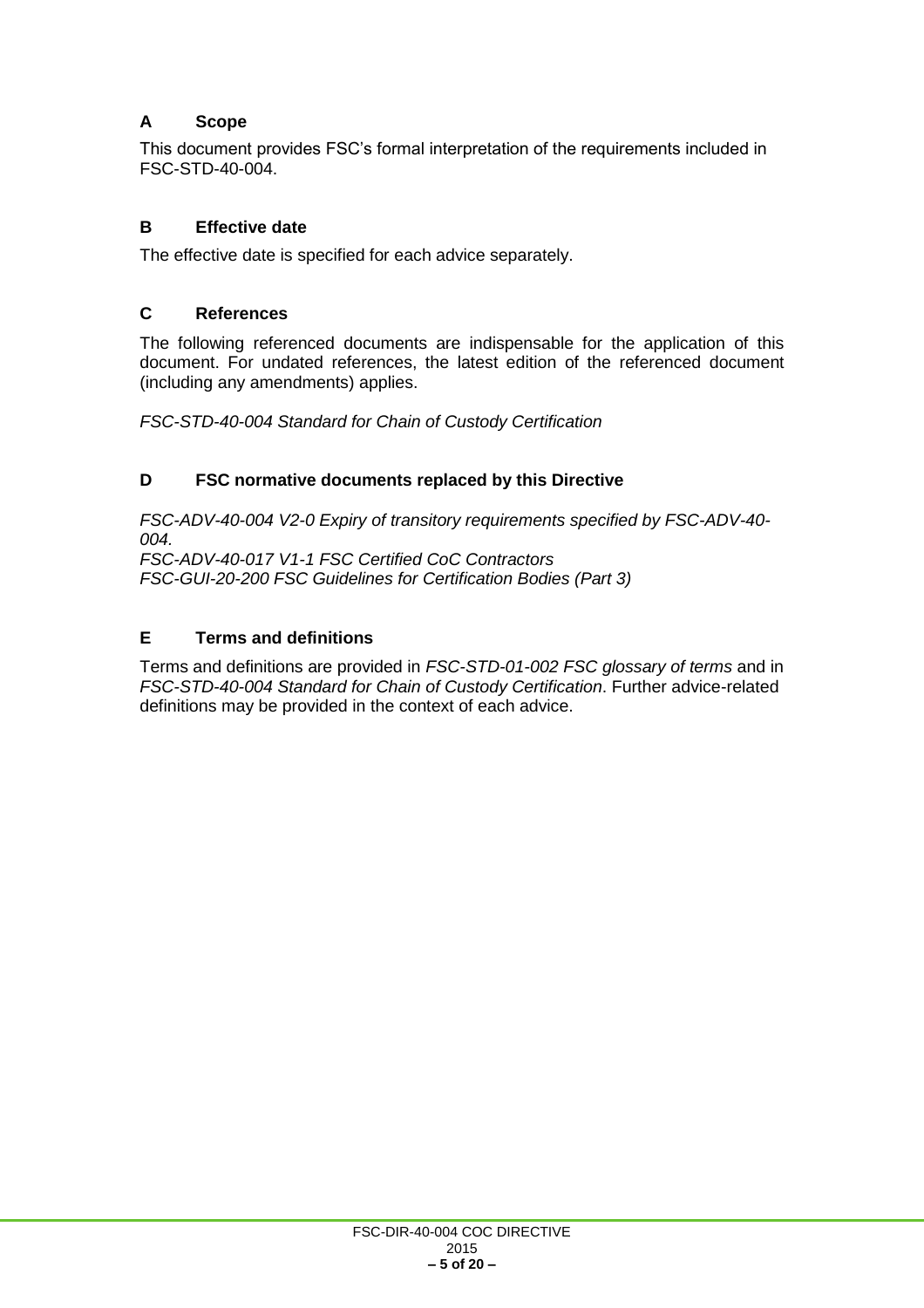#### **Part 1 General Issues**

- 1 The FSC Directive is providing certification bodies and other stakeholders with clear advices on the implementation of FSC's international policies and standards. A directive is designed to provide formal advice in relation to a single specific issue or question raised with the FSC International Center. All advices on a series of issues related to a specific FSC international policy or standard are collected in one document to improve accessibility of interpretations for certification bodies, certificate holders and interested parties.
- 2 If a certification body is in doubt about the correct implementation of an FSC policy or standard, the certification body must request clarification from the FSC Policy and Standards Unit. If required, such clarification will be provided in the form of a new directive.
- 3 Prior to the finalisation of an advice, a certification body may make its own decision in relation to a question for which clarification has been sought. In such a case, responsibility for the consequences of the decision shall rest exclusively with the certification body concerned. Formal advice subsequently provided by the FSC International Center will be applicable retrospectively.
- 4 The advices provided in this document represent the formal position of the FSC International Center unless and until it is superseded by the approval of a more recent policy, standard, or advice. In such cases the requirements specified in the more recent document shall take precedence.
- 5 Certification bodies are required to comply with the most recent formal advices, and the FSC Accreditation Business Unit will base its evaluations and issue of corrective actions on these.
- 6 Finalised advices are approved by the Head of the Unit of the Policy and Standards Unit or the FSC Director General. If a certification body wishes to contest the advice provided it may do so by requesting a formal review and decision by the FSC Policy and Standard Committee. Until and unless such a review and decision has been finalised, the certification body shall continue to comply with the position of the FSC International Center.
- 7 Directives are under continual review and may be revised or withdrawn in response to new information, experience or changing circumstances, for example by the development of new policies or standards approved by the FSC Board of Directors.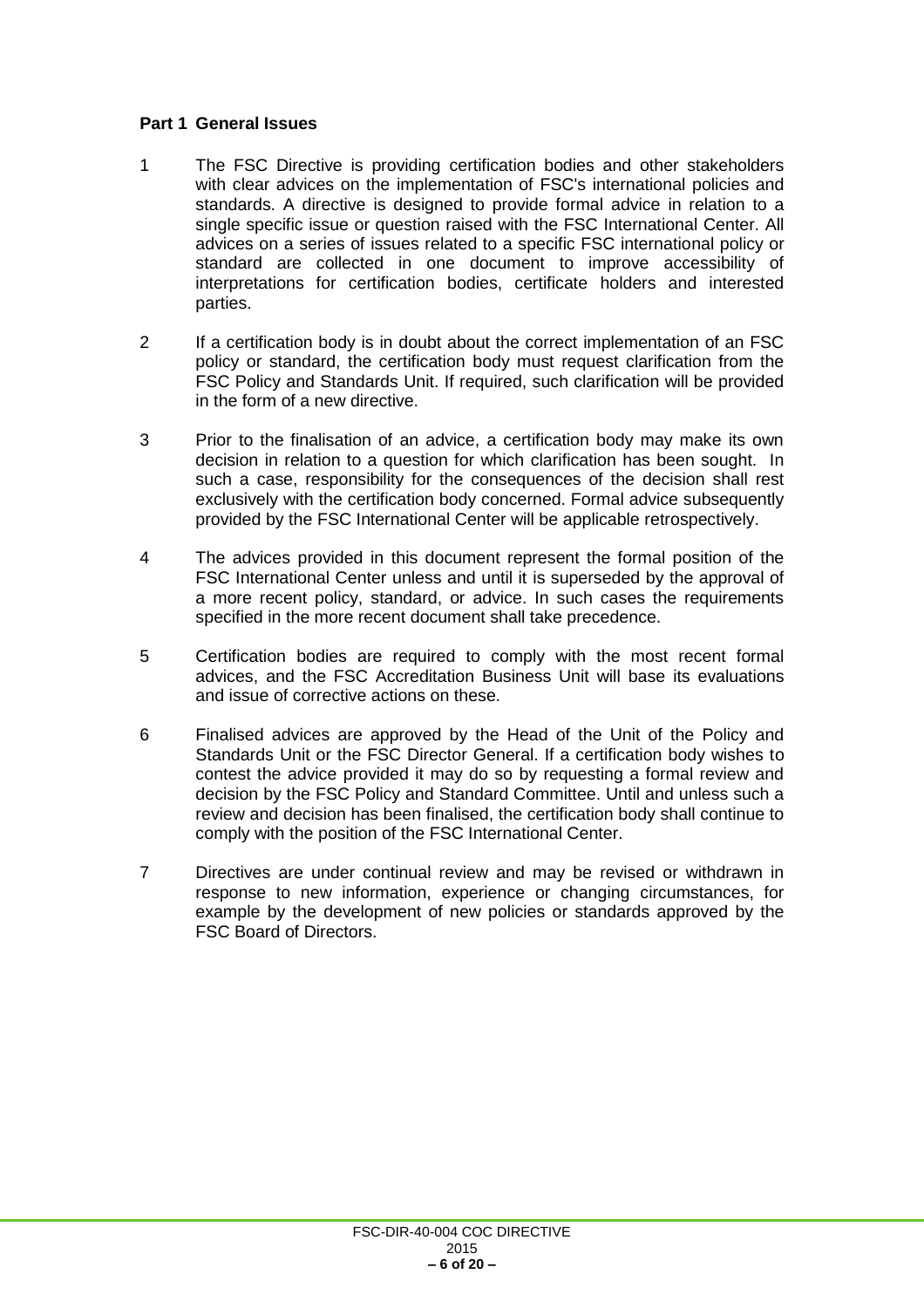# **Part 2 FSC Advices**

| ADVICE-40-004-01    | <b>FSC certified CoC contractors</b>                                                                                                                                                                                                                                                                                                                                                                                                                                                                                                                                                                                                                                                 |
|---------------------|--------------------------------------------------------------------------------------------------------------------------------------------------------------------------------------------------------------------------------------------------------------------------------------------------------------------------------------------------------------------------------------------------------------------------------------------------------------------------------------------------------------------------------------------------------------------------------------------------------------------------------------------------------------------------------------|
| Normative reference | FSC-STD-40-004 V2-0 Section 12                                                                                                                                                                                                                                                                                                                                                                                                                                                                                                                                                                                                                                                       |
| Effective date      | FSC certified CoC organizations may apply this advice from 9th February<br>2010 and, if applicable, shall be assessed for compliance from 1st January<br>2011 onwards.                                                                                                                                                                                                                                                                                                                                                                                                                                                                                                               |
| Terms & definitions | The terms defined in FSC-STD-20-011 and FSC-STD-40-004 apply. The<br>following terms are introduced by this Advice Note and are put in italics<br>throughout the document:                                                                                                                                                                                                                                                                                                                                                                                                                                                                                                           |
|                     | Contracting organization: Individual, company or other legal entity<br>contracting a contractor for the production or processing of an FSC certified<br>product under an outsourcing agreement.                                                                                                                                                                                                                                                                                                                                                                                                                                                                                      |
|                     | NOTE: The contracting organization may or may not be an FSC certified<br>CoC organization. Part C of this Advice Note is structured according to the<br>FSC certified status of the contracting organization (see Part C, Table 1).                                                                                                                                                                                                                                                                                                                                                                                                                                                  |
|                     | Contractor: Individual, company or other legal entity contracted by a<br>contracting organization for the production or processing of an FSC certified<br>product under an outsourcing agreement.                                                                                                                                                                                                                                                                                                                                                                                                                                                                                    |
|                     | NOTE: In the context of this Advice Note, the contractor is an FSC certified<br>organization (see Part C, Table 1).                                                                                                                                                                                                                                                                                                                                                                                                                                                                                                                                                                  |
|                     | FSC certified CoC organization: Individual, company or other legal entity<br>holding a valid FSC Chain of Custody certificate which confirms that<br>appropriate procedures are in place for the production, processing or trade<br>of a specific product – or that FSC certified CoC contractors are used for<br>this purpose – that allow the organization to sell, provide or promote the<br>product with FSC claims.                                                                                                                                                                                                                                                             |
|                     | Outsourcing agreement: A written agreement between a contracting<br>organization and a contractor about the service of producing or processing<br>an FSC certified product or material, where the contracting organization<br>retains control of and responsibility for the purchasing of input material from<br>the (billing) supplier and for the sale of the output product to the customer.<br>Input material may be shipped from the contracting organization or from the<br>(delivering) supplier to the contractor and the output product may be<br>returned or shipped from the contractor to the contracting organization or to<br>the contracting organization's customer. |
|                     | Supplier (billing): FSC certified CoC organization selling material with FSC<br>claims to the contracting organization.                                                                                                                                                                                                                                                                                                                                                                                                                                                                                                                                                              |
|                     | Supplier (delivering): FSC certified CoC organization delivering the material<br>to the contractor and selling the material with FSC claims to the billing<br>supplier or to the contracting organization.                                                                                                                                                                                                                                                                                                                                                                                                                                                                           |
| Background          | This directive deals with the implications for FSC certified CoC<br>organizations, either functioning as or making use of FSC certified CoC<br>contractors. In particular, clarification is provided on the following issues:                                                                                                                                                                                                                                                                                                                                                                                                                                                        |
|                     | under which conditions contract work for an FSC certified product can<br>be provided for non-FSC certified CoC contracting organizations;                                                                                                                                                                                                                                                                                                                                                                                                                                                                                                                                            |
|                     | what the benefits and implications are for FSC certified CoC contracting<br>organizations that use FSC certified CoC contractors.                                                                                                                                                                                                                                                                                                                                                                                                                                                                                                                                                    |
|                     | The FSC Standard for Chain of Custody Certification (FSC-STD-40-004)<br>requires organizations that take legal ownership of materials and want to                                                                                                                                                                                                                                                                                                                                                                                                                                                                                                                                    |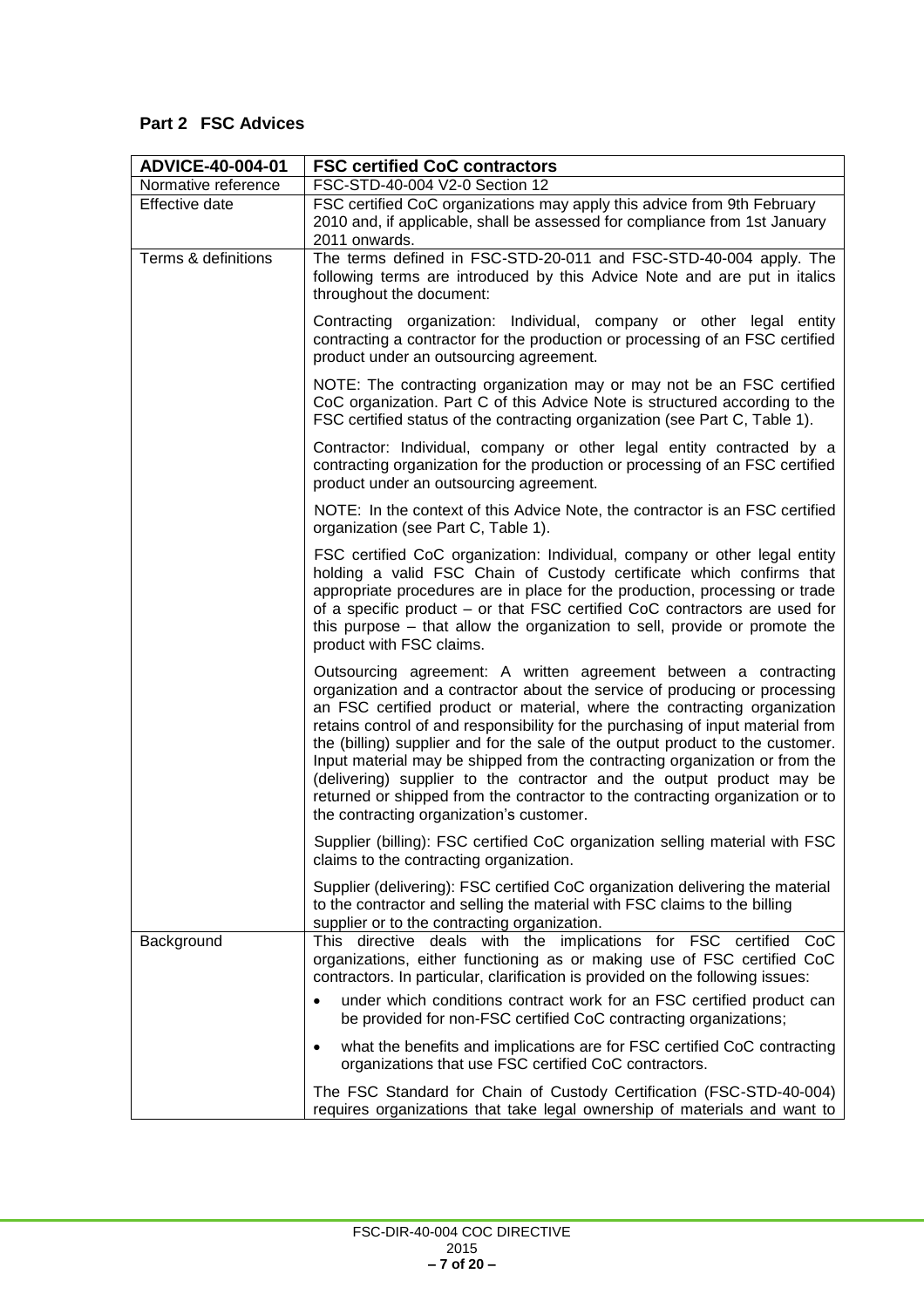|        |                                                                                                                                                                                                                                                                                                                                                                                                                                                                                                                                                                                                                                   |                                 | maintain or change the FSC claim associated with the output product to<br>have FSC Chain of Custody certification.1 The standard further specifies<br>the requirements to follow for FSC certified CoC contracting organizations<br>in order to use non-FSC certified CoC contractors for this purpose.                                                                                                                                                                                                                                                                                                                                                                                                                                                                                        |            |                                   |  |
|--------|-----------------------------------------------------------------------------------------------------------------------------------------------------------------------------------------------------------------------------------------------------------------------------------------------------------------------------------------------------------------------------------------------------------------------------------------------------------------------------------------------------------------------------------------------------------------------------------------------------------------------------------|---------------------------------|------------------------------------------------------------------------------------------------------------------------------------------------------------------------------------------------------------------------------------------------------------------------------------------------------------------------------------------------------------------------------------------------------------------------------------------------------------------------------------------------------------------------------------------------------------------------------------------------------------------------------------------------------------------------------------------------------------------------------------------------------------------------------------------------|------------|-----------------------------------|--|
|        |                                                                                                                                                                                                                                                                                                                                                                                                                                                                                                                                                                                                                                   | additional stipulations.        | The questions, however, what the implications are for an FSC certified CoC<br>contracting organization to use FSC certified CoC contractors, and whether<br>contract work for an FSC certified product could be provided also for non-<br>FSC certified CoC contracting organizations were not consistently dealt with<br>in practice. In particular the latter question required some fundamental<br>judgement, as some certification bodies considered contract work for non-<br>FSC certified CoC contracting organizations to be generally not in line with<br>standard requirements, while others found outsourcing arrangements where<br>the non-FSC certified CoC contracting organization would not obtain<br>physical possession of the input material to be acceptable under certain |            |                                   |  |
|        |                                                                                                                                                                                                                                                                                                                                                                                                                                                                                                                                                                                                                                   |                                 | This Advice Note follows the latter approach based on the judgement that<br>there would not be an increased risk associated with such outsourcing                                                                                                                                                                                                                                                                                                                                                                                                                                                                                                                                                                                                                                              |            |                                   |  |
|        |                                                                                                                                                                                                                                                                                                                                                                                                                                                                                                                                                                                                                                   |                                 | arrangements for non-FSC certified products to be labelled and sold as                                                                                                                                                                                                                                                                                                                                                                                                                                                                                                                                                                                                                                                                                                                         |            |                                   |  |
|        |                                                                                                                                                                                                                                                                                                                                                                                                                                                                                                                                                                                                                                   |                                 | FSC certified, provided that additional safeguards were in place. The Advice<br>Note stipulates these safeguards and aims at providing the relevant                                                                                                                                                                                                                                                                                                                                                                                                                                                                                                                                                                                                                                            |            |                                   |  |
| Advice |                                                                                                                                                                                                                                                                                                                                                                                                                                                                                                                                                                                                                                   |                                 | answers to the questions raised above.                                                                                                                                                                                                                                                                                                                                                                                                                                                                                                                                                                                                                                                                                                                                                         |            |                                   |  |
|        | <b>Advice Note</b>                                                                                                                                                                                                                                                                                                                                                                                                                                                                                                                                                                                                                |                                 | Table 1: Outsourcing scenarios dealt with by this                                                                                                                                                                                                                                                                                                                                                                                                                                                                                                                                                                                                                                                                                                                                              |            | <b>FSC certified status</b>       |  |
|        | Section                                                                                                                                                                                                                                                                                                                                                                                                                                                                                                                                                                                                                           | Requirements<br>for             | Details                                                                                                                                                                                                                                                                                                                                                                                                                                                                                                                                                                                                                                                                                                                                                                                        | Contractor | Contracting<br>organization       |  |
|        | 1                                                                                                                                                                                                                                                                                                                                                                                                                                                                                                                                                                                                                                 | Contractor                      | Providing contract work for<br>non-FSC certified CoC<br>organizations                                                                                                                                                                                                                                                                                                                                                                                                                                                                                                                                                                                                                                                                                                                          | <b>FSC</b> | non-FSC                           |  |
|        | 2                                                                                                                                                                                                                                                                                                                                                                                                                                                                                                                                                                                                                                 | Contracting<br>organization     | Using FSC certified CoC<br>contractors                                                                                                                                                                                                                                                                                                                                                                                                                                                                                                                                                                                                                                                                                                                                                         | <b>FSC</b> | <b>FSC</b>                        |  |
|        | contract work for non-FSC<br>CoC<br><b>Providing</b><br>certified<br>1<br>organizations - conditions for FSC certified CoC contractors<br>NOTE: This section applies for outsourcing arrangements where<br>the contractor is an FSC certified CoC organization and the<br>contracting organization is a non-FSC certified CoC organization.<br>Under this scenario, the contracting organization cannot sell the<br>product with an FSC claim to commercial customers. The<br>contracting organization may, however, use the FSC trademarks to<br>promote the product towards final consumers as specified by FSC-<br>TMK-50-201. |                                 |                                                                                                                                                                                                                                                                                                                                                                                                                                                                                                                                                                                                                                                                                                                                                                                                |            |                                   |  |
|        | <b>Eligibility</b>                                                                                                                                                                                                                                                                                                                                                                                                                                                                                                                                                                                                                |                                 |                                                                                                                                                                                                                                                                                                                                                                                                                                                                                                                                                                                                                                                                                                                                                                                                |            |                                   |  |
|        | 1.1                                                                                                                                                                                                                                                                                                                                                                                                                                                                                                                                                                                                                               | certified<br>organizations, if: | FSC certified CoC contractors are only eligible to provide FSC<br>products for                                                                                                                                                                                                                                                                                                                                                                                                                                                                                                                                                                                                                                                                                                                 |            | non-FSC certified CoC contracting |  |
|        | 1.1.1                                                                                                                                                                                                                                                                                                                                                                                                                                                                                                                                                                                                                             | material.                       | The input material for the contract work is shipped directly from the<br>delivering supplier(s) to the contractor, i.e. the contracting<br>organization does not obtain physical possession of the input                                                                                                                                                                                                                                                                                                                                                                                                                                                                                                                                                                                       |            |                                   |  |
|        | 1.1.2                                                                                                                                                                                                                                                                                                                                                                                                                                                                                                                                                                                                                             |                                 | The contractor is provided with a copy of the invoice(s) from the<br>delivering supplier(s) and, if not identical, from the billing                                                                                                                                                                                                                                                                                                                                                                                                                                                                                                                                                                                                                                                            |            |                                   |  |

<sup>1</sup> FSC-STD-40-004 V2-0, Section A

 $\overline{\phantom{a}}$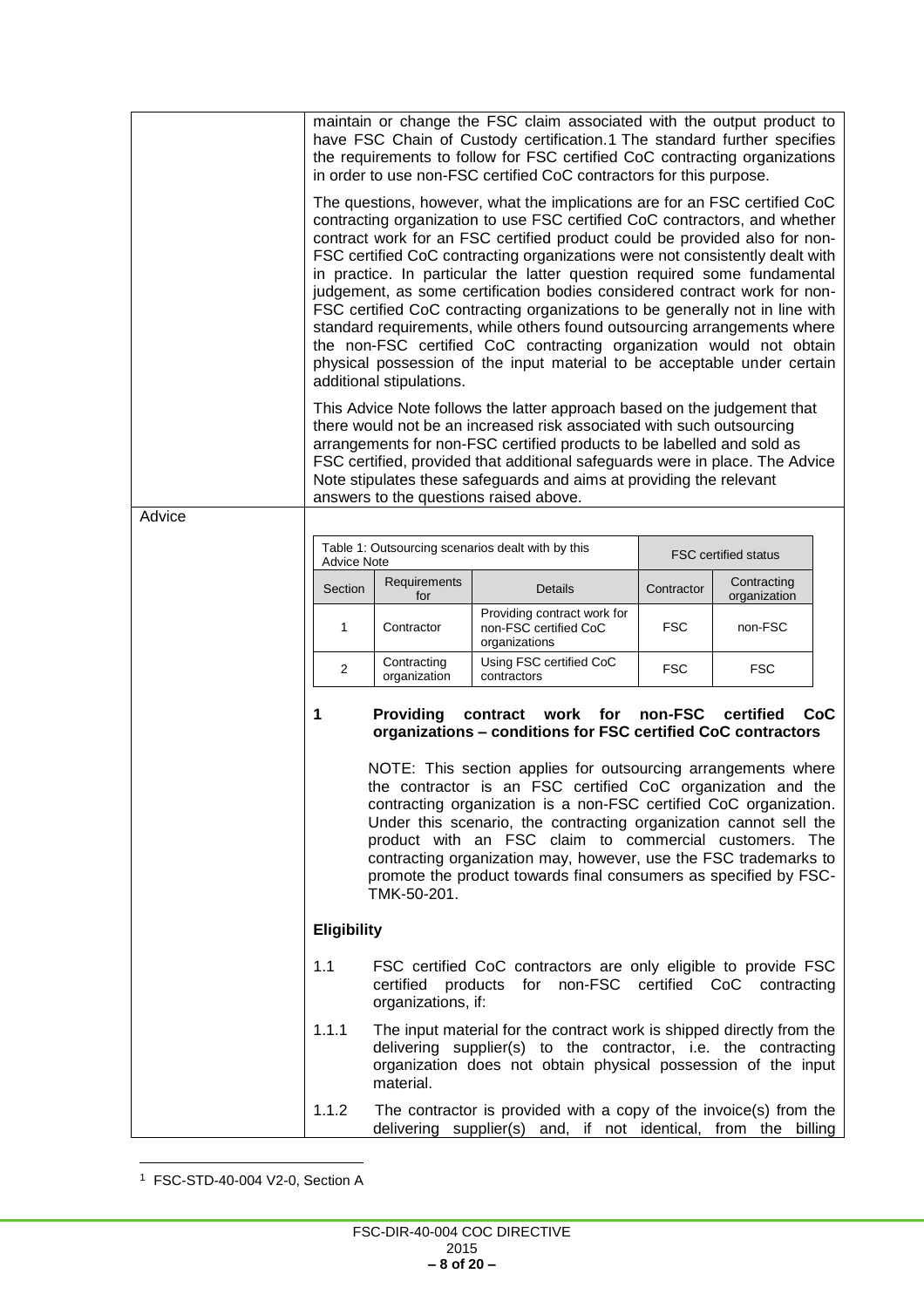|              | supplier(s) that include(s) information sufficient to link the invoice(s)<br>and related transport documentation to each other.<br>NOTE: Information on prices can be blacked out.                                                                                               |
|--------------|----------------------------------------------------------------------------------------------------------------------------------------------------------------------------------------------------------------------------------------------------------------------------------|
| 1.1.3        | The output product provided by the contractor is:<br>a) a finished product;<br>b) FSC labelled; and<br>c) branded with the name, label or other identifying information of                                                                                                       |
|              | the contracting organization.                                                                                                                                                                                                                                                    |
| Labelling    |                                                                                                                                                                                                                                                                                  |
| 1.2          | For each contract work, the contractor shall maintain control of<br>applying the correct FSC label.                                                                                                                                                                              |
| 1.3          | The contractor shall ensure that its license code is used in the FSC<br>label and submits the proof to its certification body for approval.                                                                                                                                      |
| $\mathbf{2}$ | Using FSC certified CoC contractors - conditions for FSC<br>certified CoC contracting organizations                                                                                                                                                                              |
|              | NOTE: This section applies for outsourcing scenarios where the<br>both the contractor and the contracting organization are FSC<br>certified CoC organizations. Under this scenario, the product does<br>not have to be FSC labelled or a finished product.                       |
|              | <b>Outsourcing agreement</b>                                                                                                                                                                                                                                                     |
| 2.1<br>2.1.1 | The outsourcing agreement shall specify the following:<br>that the contractor provides the service under his FSC Chain of<br>Custody system,                                                                                                                                     |
| 2.1.2        | that the contractor makes available relevant<br>records and<br>documentation to the contracting organization's certification body<br>upon request, and                                                                                                                           |
| 2.1.3        | that the contracting organization's license code shall be used, if the<br>product shall be FSC labelled.                                                                                                                                                                         |
| 2.2          | The outsourcing agreement and, if FSC certified CoC contractors<br>are used for specific processes exclusively, the contracting<br>organization's control system for the outsourced process do not<br>need to cover the following requirements stipulated by FSC-STD-<br>40-004: |
|              | $-$ clauses 12.1.1 c), second sentence, and 12.1.1 d);<br>- clause 12.2.1;                                                                                                                                                                                                       |
|              | - clauses 12.5.1, 12.6.1, and 12.7.1                                                                                                                                                                                                                                             |
|              | NOTE: FSC certified CoC contractors may use their own<br>subcontractors in accordance with FSC-STD-40-004,<br>section 12.                                                                                                                                                        |
|              | <b>Supplier validation</b>                                                                                                                                                                                                                                                       |
| 2.3          | The contracting organization shall apply the provisions for 'supplier<br>validation' as specified by FSC-STD-40-004 also to the contractor.                                                                                                                                      |
| Labelling    |                                                                                                                                                                                                                                                                                  |
| 2.4          | contracting<br>organization<br>maintain<br>The<br>shall<br>control<br>and<br>responsibility of the correct FSC label being applied, if product                                                                                                                                   |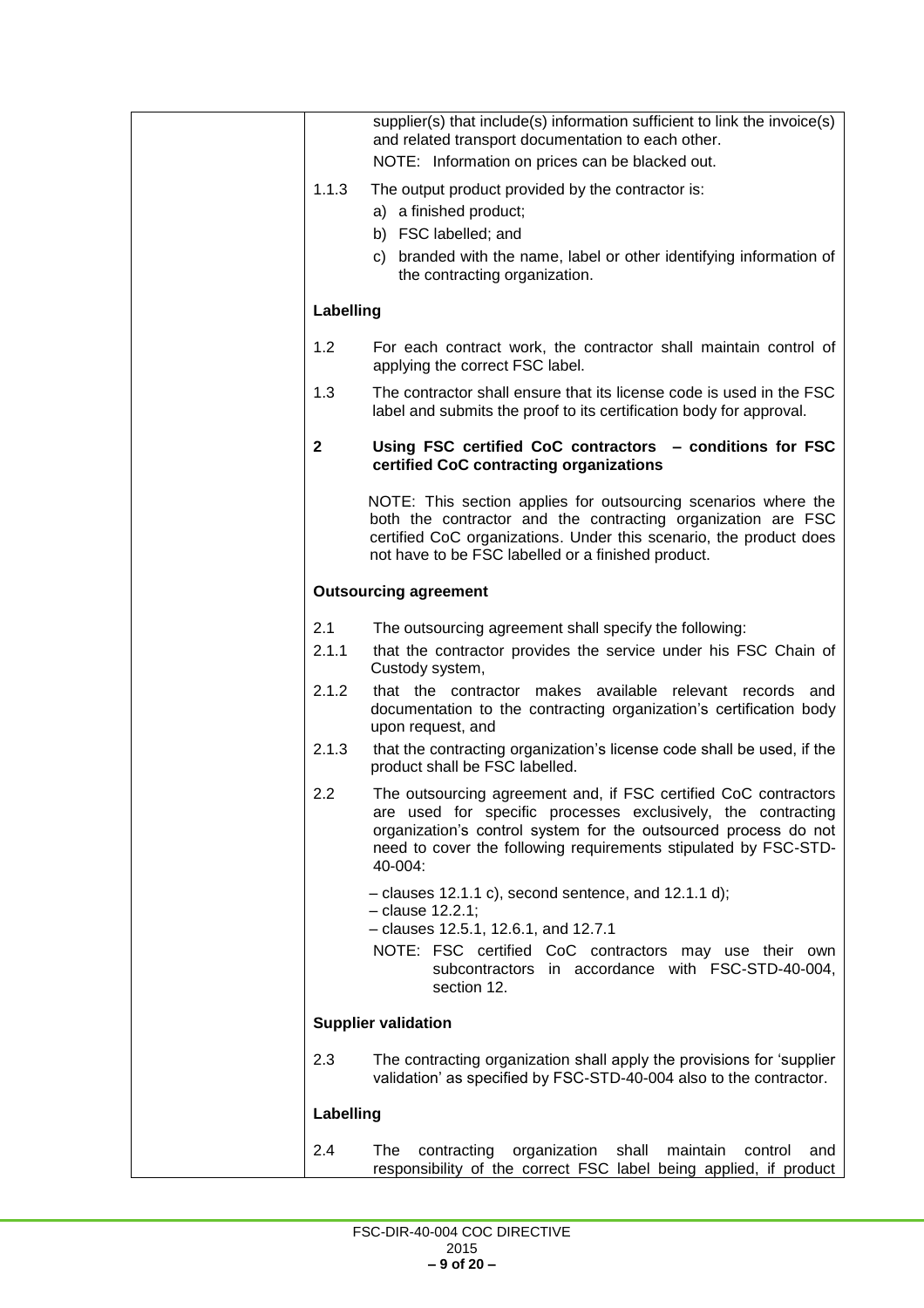| 2.5             | labelling is part of the outsourced processing.<br>The contracting organization shall ensure that its license code is                                                                                                    |
|-----------------|--------------------------------------------------------------------------------------------------------------------------------------------------------------------------------------------------------------------------|
|                 | used in the FSC label and shall submit the proof to its certification<br>body for approval.                                                                                                                              |
| <b>Auditing</b> |                                                                                                                                                                                                                          |
| 2.6             | FSC certified CoC contractors are exempted from a potential<br>inspection by the contracting organization's certification body, if the<br>outsourced process is covered by the scope of the contractor's<br>certificate. |
|                 | NOTE: The contractor is subject to evaluation and monitoring by<br>its own certification body.                                                                                                                           |

| ADVICE-40-004-02    | After the certificate issuance, when the company products will<br>be eligible to carry the FSC logo?                                                                                                                                                                                                                                                                                                                                                                                                                                                                                                                                                                                                                                                                                                                                                                                                                                                                  |
|---------------------|-----------------------------------------------------------------------------------------------------------------------------------------------------------------------------------------------------------------------------------------------------------------------------------------------------------------------------------------------------------------------------------------------------------------------------------------------------------------------------------------------------------------------------------------------------------------------------------------------------------------------------------------------------------------------------------------------------------------------------------------------------------------------------------------------------------------------------------------------------------------------------------------------------------------------------------------------------------------------|
| Normative reference | FSC-STD-40-004 V2-0 Clause 10.1.1                                                                                                                                                                                                                                                                                                                                                                                                                                                                                                                                                                                                                                                                                                                                                                                                                                                                                                                                     |
| Effective date      | March 2005                                                                                                                                                                                                                                                                                                                                                                                                                                                                                                                                                                                                                                                                                                                                                                                                                                                                                                                                                            |
| Background          | A forest product manufacture is often a continuous process. At the time<br>that a certificate is issued there are likely to be products undergoing<br>manufacture, products that have been manufactured but not yet shipped,<br>and products that have been shipped but not yet put on sale by the buyer.<br>Which of these products are eligible to carry the FSC Logo?                                                                                                                                                                                                                                                                                                                                                                                                                                                                                                                                                                                              |
| Advice              | 1<br>The scope of the certificate defines the point at which the certified<br>chain of custody starts, and the point at which it finishes. The chain<br>of custody certificate provides a credible guarantee of compliance<br>with the requirements of the specified standards between these<br>points. This guarantee is valid from the time that the certificate is<br>issued. Any product which is within the defined scope of the<br>certificate at the time the certificate is issued may be considered to<br>comply with the requirements of the applicable standard(s). Such<br>products may be eligible for sale as 'FSC-certified' products.<br>Products which have already left the scope of the certificate at the<br>time the certificate is issued cannot be considered to be certified.<br>$\overline{2}$<br>Normally this will mean that products that have already been sold,<br>or shipped, prior to the issue of a certificate may not be described |
|                     | as certified, and are not eligible to carry the FSC Logo.<br>3<br>Clearly a company cannot issue an invoice describing products as                                                                                                                                                                                                                                                                                                                                                                                                                                                                                                                                                                                                                                                                                                                                                                                                                                    |
|                     | certified prior to the issue of chain of custody certificate. Products<br>sold without such an invoice cannot be described as certified, and<br>are not eligible to carry the FSC Logo.                                                                                                                                                                                                                                                                                                                                                                                                                                                                                                                                                                                                                                                                                                                                                                               |
|                     | 4<br>In the case of joint forest management and chain of custody<br>certification, application of this guideline means that timber that had<br>been felled prior to the issue of a certificate, but which has not yet<br>been sold by the forest management enterprise may be sold as<br>certified.                                                                                                                                                                                                                                                                                                                                                                                                                                                                                                                                                                                                                                                                   |
|                     | Equivalent considerations apply when a certificate is withdrawn or<br>5<br>expires. Products which left the chain of custody whilst the<br>certificate was valid were certified, and remain certified even after<br>the certificate has been withdrawn. Products which have not yet<br>left the chain of custody at the time the certificate is withdrawn will<br>not be certified.                                                                                                                                                                                                                                                                                                                                                                                                                                                                                                                                                                                   |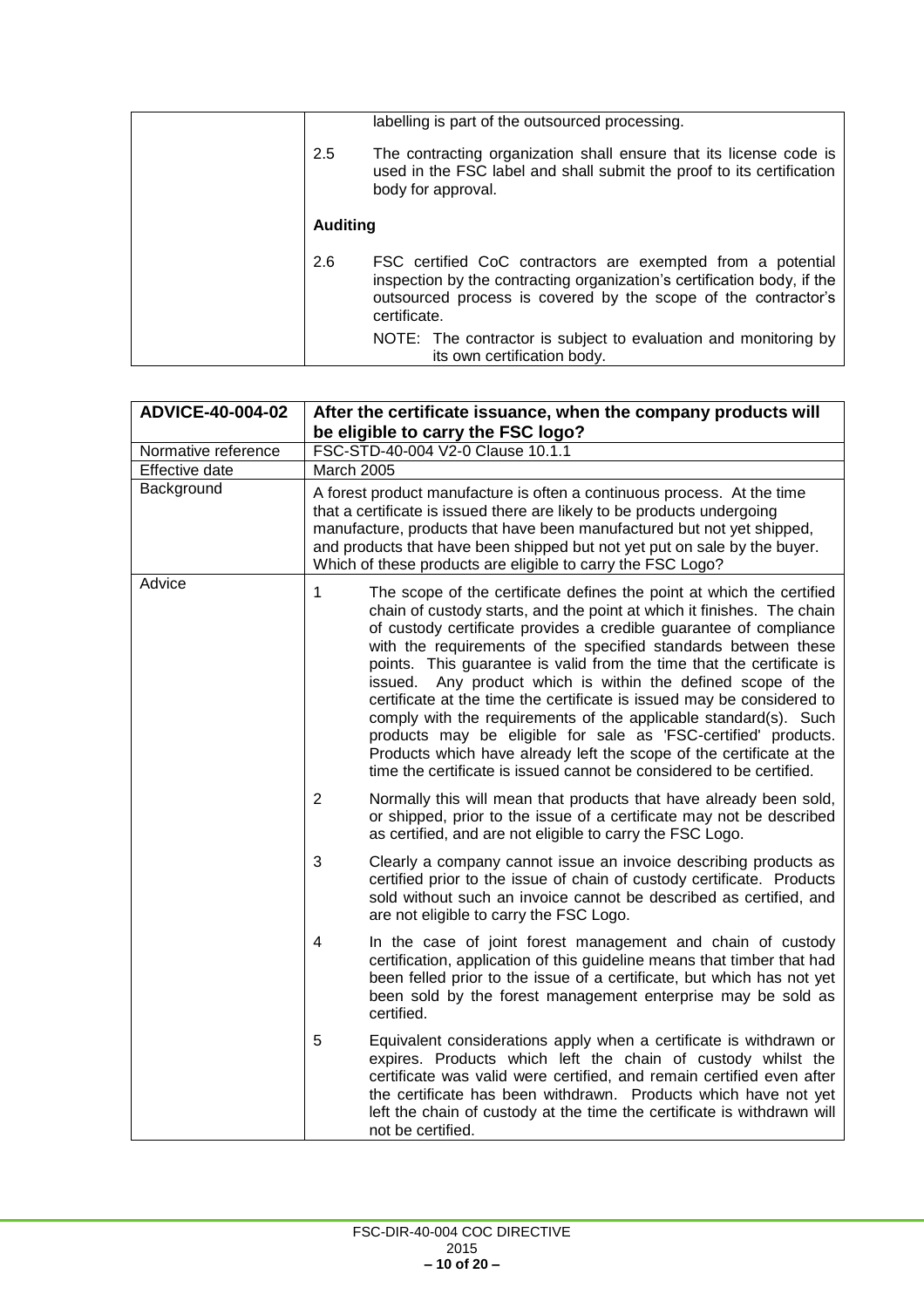| ADVICE-40-004-03    | Reduced labelling threshold of 50% for chip and fibre based<br>products                                                                                                                                                                                                                                                                                                                                               |
|---------------------|-----------------------------------------------------------------------------------------------------------------------------------------------------------------------------------------------------------------------------------------------------------------------------------------------------------------------------------------------------------------------------------------------------------------------|
| Normative reference | FSC-STD-40-004 V2-0, Clause 11.2.1a and 11.2.2                                                                                                                                                                                                                                                                                                                                                                        |
| Effective date      | 14 February 2011. Amended 09 December 2015                                                                                                                                                                                                                                                                                                                                                                            |
| Terms & definitions | Registered product: Chip and fibre product or product group registered by<br>the organization prior to 01 April 2011 as being commercially produced<br>based on a labelling threshold of 50%.                                                                                                                                                                                                                         |
|                     | <b>Output stock:</b> products that had left the production process.                                                                                                                                                                                                                                                                                                                                                   |
| Background          | When the new Chain of Custody standard "FSC-STD-40-004 (Version 2):<br>FSC Standard for Chain of Custody Certification" was approved in<br>November 2007, the following previously established exemption was<br>maintained by means of an Advice Note: A labeling threshold of 50% for<br>chip and fibre based products under a percentage or transfer system.                                                        |
|                     | This Advice was amended in December 2015 to incorporate the following<br>decisions by the FSC Board and the FSC Director General:                                                                                                                                                                                                                                                                                     |
|                     | An extension of the deadline of this Advice until FSC-STD-40-004<br>V3-0 becomes effective, and                                                                                                                                                                                                                                                                                                                       |
|                     | A phase out rule for output stocks after the effective date of FSC-<br>$\bullet$<br>STD-40-004 V3-0.                                                                                                                                                                                                                                                                                                                  |
| Advice              | NOTE: In the context of this Advice, the term 'organization' refers only to<br>FSC certificate holders that have obtained the product registration<br>for the use of a reduced labelling threshold of 50%.                                                                                                                                                                                                            |
|                     | 1<br>The organization may produce chip and fibre products based on a<br>reduced labelling threshold of 50% until the effective date of FSC-<br>STD-40-004 V3-0.                                                                                                                                                                                                                                                       |
|                     | NOTE: the exact effective date will be communicated as soon as<br>the FSC Board has approved V3-0 of the CoC Standard, and<br>subsequently incorporated into this Advice.                                                                                                                                                                                                                                             |
|                     | $\overline{2}$<br>Registered products are eligible to be FSC labeled and to be sold<br>with the "FSC Mix 50% registered" claim on sales and delivery<br>documents according to the requirements of this Advice.                                                                                                                                                                                                       |
|                     | 3<br>Registered products that were already FSC labeled before the<br>effective date of FSC-STD-40-004 V3-0 will keep their certified<br>status after this date. Thus, the organization and companies<br>operating the transfer system further down in the supply chain may<br>relabel and sell these products with the "FSC Mix 50% registered"<br>claim until their stock is depleted.                               |
|                     | The organization that has remaining output stock of unlabeled<br>4<br>registered products by the effective date of FSC-STD-40-004 V3-0<br>may sell or label and sell these products with the "FSC Mix 50%<br>registered" claim for a maximum of 6 months after the effective date<br>of FSC-STD-40-004 V3-0.                                                                                                          |
|                     | 5<br>The organization shall report to their certification body an inventory<br>of its unlabeled output stock of registered products as of the<br>standard effective date of FSC-STD-40-004 V3-0 for the purpose of<br>monitoring sales of stocks in subsequent surveillance audits. The<br>report shall be sent to the certification body not later than 3 months<br>after the effective date of FSC-STD-40-004 V3-0. |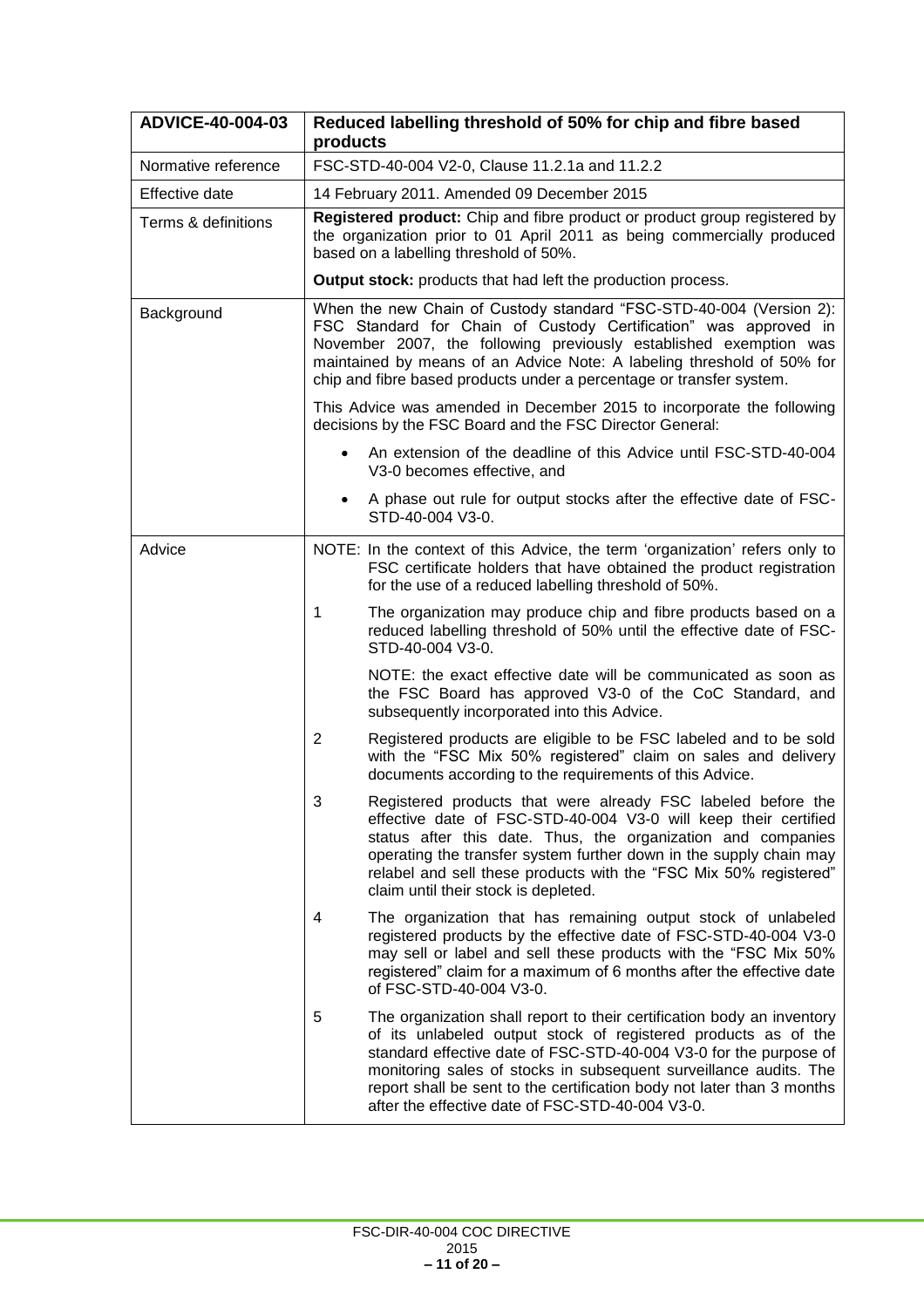| <b>ADVICE-40-004-04</b> | I Use of uncontrolled co-products |
|-------------------------|-----------------------------------|
| <b>Status</b>           | Withdrawn                         |

| ADVICE-40-004-05    | Identification of FSC claims on sales and delivery documents                                                                                                                                                                                                                                                                                                                                                                                                                                                                                                                                                                                   |  |
|---------------------|------------------------------------------------------------------------------------------------------------------------------------------------------------------------------------------------------------------------------------------------------------------------------------------------------------------------------------------------------------------------------------------------------------------------------------------------------------------------------------------------------------------------------------------------------------------------------------------------------------------------------------------------|--|
| Normative reference | FSC-STD-40-004 V2-0, Clause 6.1                                                                                                                                                                                                                                                                                                                                                                                                                                                                                                                                                                                                                |  |
| Effective date      | 14 February 2011                                                                                                                                                                                                                                                                                                                                                                                                                                                                                                                                                                                                                               |  |
| Terms & definitions | N/A                                                                                                                                                                                                                                                                                                                                                                                                                                                                                                                                                                                                                                            |  |
| Background          | The FSC Chain of Custody standard requires certificate holders to identify<br>FSC certified products on sales and delivery documentation in order to pass<br>on the FSC claim of certified products to subsequent customers. However,<br>several organizations have limitations with providing complete FSC claims<br>that are required due to space constraints in these documents.                                                                                                                                                                                                                                                           |  |
| Advice              | When the certificate holder has demonstrated it is not able to include the<br>required FSC claim as specified in the FSC Chain of Custody standard in<br>sales and delivery documents due to space constraints, through an<br>exception, the certification body can approve the required information to be<br>provided through supplementary evidence (e.g. supplementary letters, a link<br>to the own company's webpage with verifiable product information). This<br>practice is only acceptable when the certification body is satisfied that the<br>supplementary method proposed by the company complies with the<br>following criteria: |  |
|                     | a) There is no risk that the customer will misinterpret which products<br>are or are not FSC certified in the document;                                                                                                                                                                                                                                                                                                                                                                                                                                                                                                                        |  |
|                     | and delivery documents contain<br>b) The<br>sales<br>visible<br>and<br>understandable information so that the customer is aware that the<br>full FSC claim is provided through supplementary evidence;                                                                                                                                                                                                                                                                                                                                                                                                                                         |  |
|                     | In cases where the sales and delivery documents contain multiple<br>C)<br>products with different FSC Claims, a clear identification for each<br>product shall be included to cross-reference it with the associated<br>FSC claim provided in the supplementary evidence.                                                                                                                                                                                                                                                                                                                                                                      |  |

| ADVICE-40-004-06    | Which components of a product need to be certified?                                                                                                                                                                                                                                                                                                                                                                          |
|---------------------|------------------------------------------------------------------------------------------------------------------------------------------------------------------------------------------------------------------------------------------------------------------------------------------------------------------------------------------------------------------------------------------------------------------------------|
| Normative reference | FSC-STD-50-001 V1-2, Clause 2.4                                                                                                                                                                                                                                                                                                                                                                                              |
| Effective date      | 30 March 2011                                                                                                                                                                                                                                                                                                                                                                                                                |
| Terms & definitions | <b>Eligible input:</b> Virgin and reclaimed material input that is eligible to enter a<br>specific FSC product group depending on its material category (e.g. FSC<br>Pure, FSC Controlled Wood, etc.).                                                                                                                                                                                                                       |
|                     | Inserts: Enclosed advertising in a periodical (e.g. newspaper, magazine)<br>that is distributed through the carrier publication and is a clearly<br>distinguishable element in relation to the other pages of the periodical (e.g.<br>different paper, size, etc.). For example, inserts may take the form of return<br>cards, coupons, recipe booklets, forms, booklets, brochures, gift premiums,<br>reply envelopes, etc. |
| Background          | Clause 2.4 of FSC-STD-50-001 Requirements for the use of FSC<br>Trademarks by Certificate Holders establishes that "The FSC label shall not<br>be used to make a partial claim about a product. Where permanent parts of<br>the product (other than any packaging materials or non-forest based<br>materials) are not covered by FSC certification, the FSC label shall not be<br>used."                                     |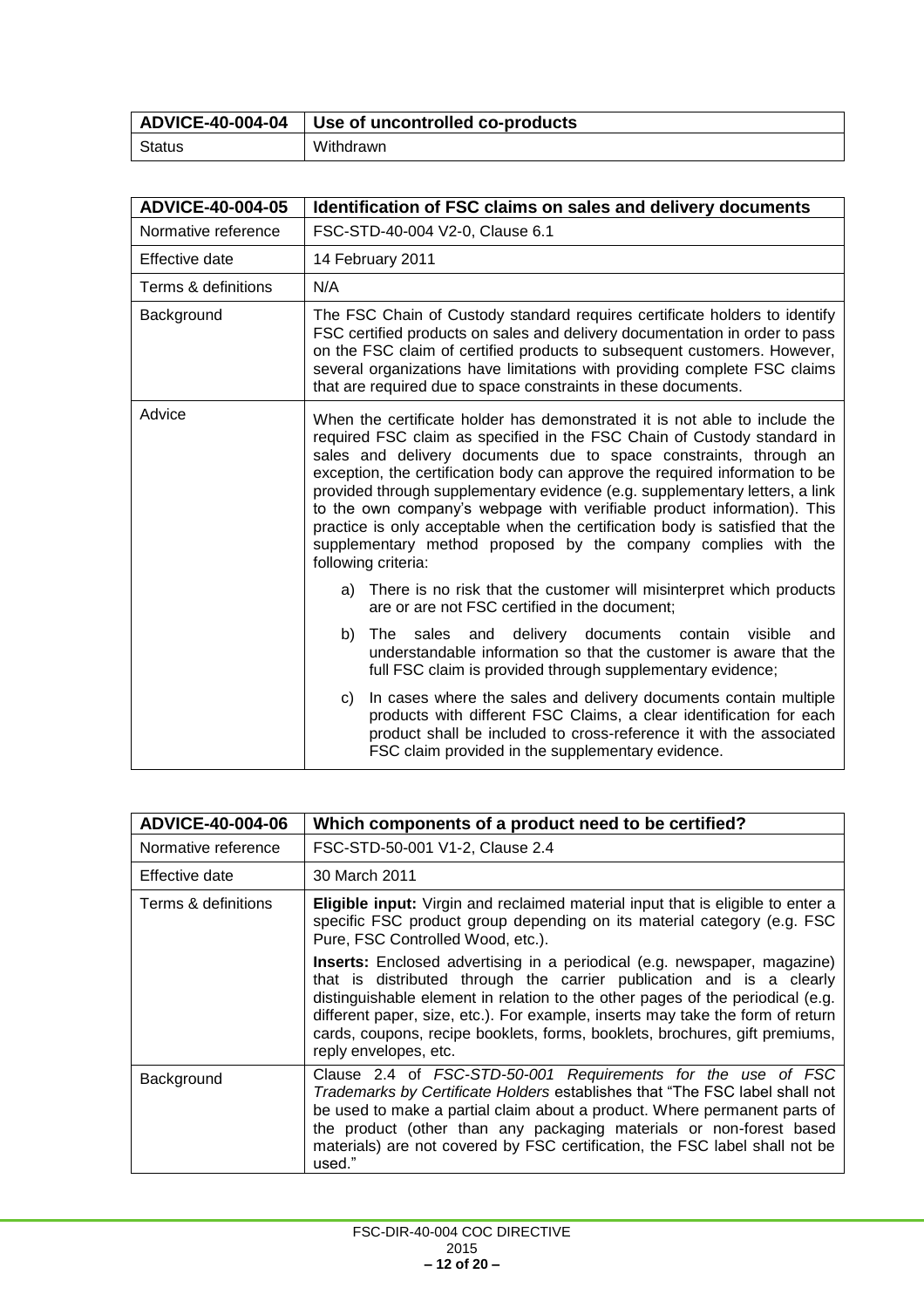|        |                              | FSC receives repeated inquiries from different stakeholders in relation to<br>which components of a product are considered to be "permanent", due to<br>the fact that these products can contain several forest-based elements that<br>are included in the product with secondary functions such as transportation,<br>protection, etc. This advice aims to clarify which of these components are<br>required to be certified and provides examples of practical implementation.                                                                                                                                                                                                                                                                                 |                                |
|--------|------------------------------|------------------------------------------------------------------------------------------------------------------------------------------------------------------------------------------------------------------------------------------------------------------------------------------------------------------------------------------------------------------------------------------------------------------------------------------------------------------------------------------------------------------------------------------------------------------------------------------------------------------------------------------------------------------------------------------------------------------------------------------------------------------|--------------------------------|
| Advice |                              | All components of a product which are made of or contain material<br>originating from forests that are incorporated into the product to fulfil its<br>function for the consumers' specific need shall be certified. It represents<br>that all certified components of a product shall comply with the definition of<br>eligible input (e.g. FSC Pure, FSC Controlled Wood, etc.) and its quantities<br>in volume or weight shall count towards the calculation of FSC product<br>composition determining its eligibility to carry the FSC label.                                                                                                                                                                                                                 |                                |
|        |                              | Forest-based components that have secondary functions in the product<br>(e.g. for transportation, protection, etc.) don't need to be certified unless<br>they are added to the product with a functional purpose (e.g. If the product<br>will have its function compromised by the removal of this secondary<br>component, then this component also needs to be certified).                                                                                                                                                                                                                                                                                                                                                                                      |                                |
|        | individually, or both.       | Packaging that is made from forest-based inputs (e.g. paper, wood, etc.) is<br>considered a separate element from the product inside. Therefore, the<br>organization can choose to certify only the packaging or its content                                                                                                                                                                                                                                                                                                                                                                                                                                                                                                                                     |                                |
|        | <b>Examples of</b>           | The FSC label generator allows the creation of labels with specific product<br>type claims (e.g. wood, paper, packaging). Thus, in cases where, the<br>product contains wood and paper components that are clearly separate<br>elements, the organization can opt to certify them independently, provided<br>that the appropriate product type claims is applied on the FSC label. To<br>avoid risks of misinterpretation in relation to which components of the<br>product are certified, an additional clarification statement is recomended.<br>The table below provides some examples of practical application of this<br>advice and it is not expected to cover all range of FSC certified products:<br>Which components of a product need to be certified? |                                |
|        | products                     |                                                                                                                                                                                                                                                                                                                                                                                                                                                                                                                                                                                                                                                                                                                                                                  |                                |
|        |                              | Matches                                                                                                                                                                                                                                                                                                                                                                                                                                                                                                                                                                                                                                                                                                                                                          | <b>Yes</b>                     |
|        | Matches &<br><b>Matchbox</b> | Box<br>Rationale: Matches and matchbox are distinguishable<br>components that can be certified independently when the<br><b>FSC</b><br>label<br>claim<br>is<br>sufficiently clear<br>misinterpretations. However, when the matches and<br>matchbox are made with the same material (e.g. paper),<br>both shall be certified in order to carry the FSC label.                                                                                                                                                                                                                                                                                                                                                                                                     | <b>Optional</b><br>avoid<br>to |
|        |                              | Paper and wood components                                                                                                                                                                                                                                                                                                                                                                                                                                                                                                                                                                                                                                                                                                                                        | <b>Yes</b>                     |
|        |                              | Instructions manual                                                                                                                                                                                                                                                                                                                                                                                                                                                                                                                                                                                                                                                                                                                                              | Optional                       |
|        |                              | Packaging                                                                                                                                                                                                                                                                                                                                                                                                                                                                                                                                                                                                                                                                                                                                                        | Optional                       |
|        |                              | Rationale: The wood and paper components of the game<br>have a functional purpose and therefore are the                                                                                                                                                                                                                                                                                                                                                                                                                                                                                                                                                                                                                                                          |                                |
|        |                              | components that require certification. However, a more                                                                                                                                                                                                                                                                                                                                                                                                                                                                                                                                                                                                                                                                                                           |                                |
|        | <b>Games</b>                 | flexible approach is also possible with the condition that                                                                                                                                                                                                                                                                                                                                                                                                                                                                                                                                                                                                                                                                                                       |                                |
|        |                              | the proper label statement is applied. For example, when                                                                                                                                                                                                                                                                                                                                                                                                                                                                                                                                                                                                                                                                                                         |                                |
|        |                              | only the wood components are certified, the FSC label                                                                                                                                                                                                                                                                                                                                                                                                                                                                                                                                                                                                                                                                                                            |                                |
|        |                              | shall contain the claim "wood" and the paper components<br>don't need to be certified. On the other hand, when only                                                                                                                                                                                                                                                                                                                                                                                                                                                                                                                                                                                                                                              |                                |
|        |                              | the paper components are certified, the FSC label shall                                                                                                                                                                                                                                                                                                                                                                                                                                                                                                                                                                                                                                                                                                          |                                |
|        |                              | contain the claim "paper" and the wood components don't                                                                                                                                                                                                                                                                                                                                                                                                                                                                                                                                                                                                                                                                                                          |                                |
|        |                              | need to be certified. The instructions manual and                                                                                                                                                                                                                                                                                                                                                                                                                                                                                                                                                                                                                                                                                                                |                                |
|        |                              | packaging are not product components and for this reason                                                                                                                                                                                                                                                                                                                                                                                                                                                                                                                                                                                                                                                                                                         |                                |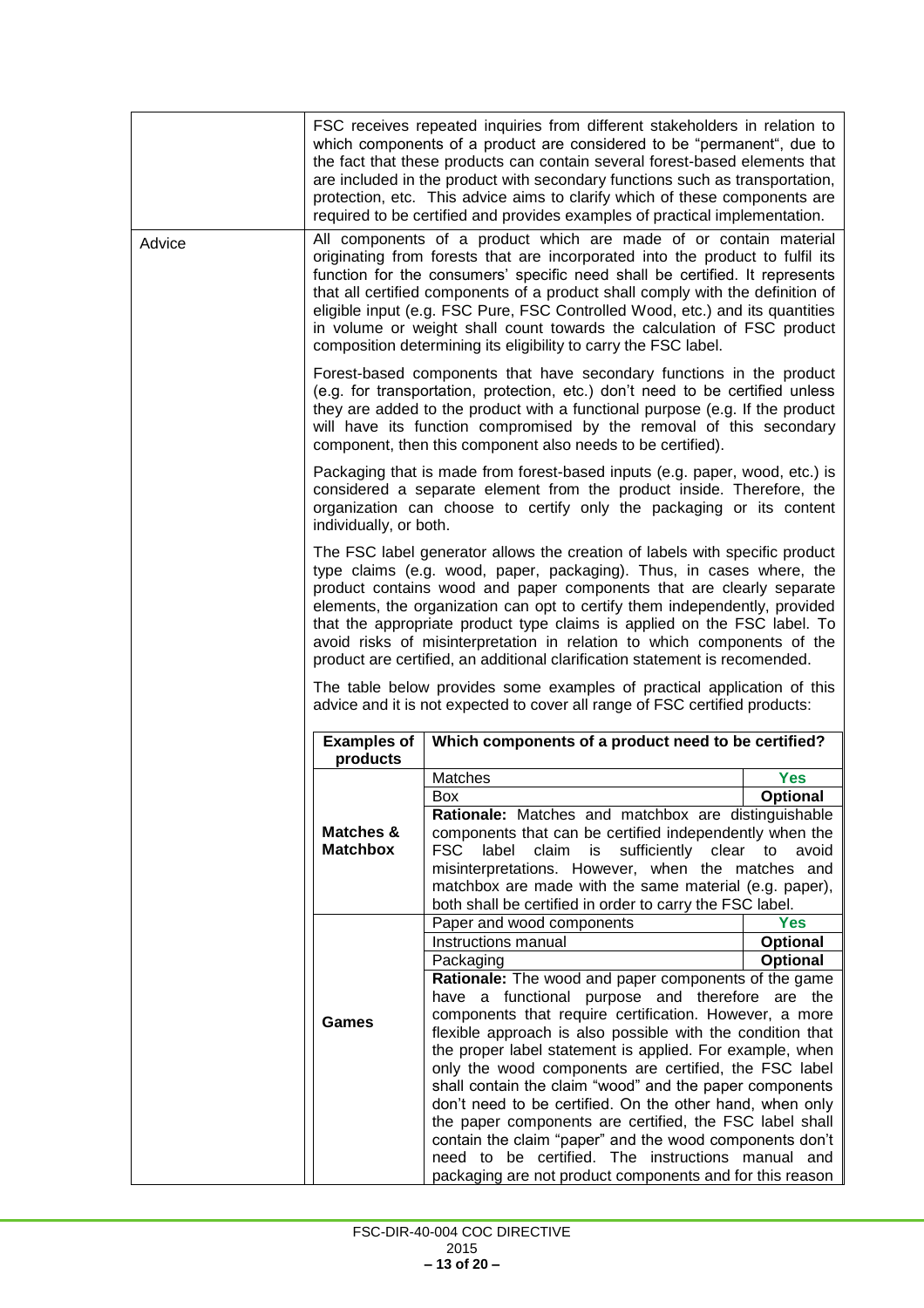|                     | don't need to be certified.                                                                                          |                 |
|---------------------|----------------------------------------------------------------------------------------------------------------------|-----------------|
|                     | Cover                                                                                                                | <b>Yes</b>      |
|                     | Internal paper                                                                                                       | <b>Yes</b>      |
|                     | Dust jacket and slip cases                                                                                           | Optional        |
|                     | Wraparound band                                                                                                      | Optional        |
| <b>Books</b>        | Rationale: The cover and internal paper are needed for                                                               |                 |
|                     | the accomplishment of the product's function, and for this                                                           |                 |
|                     | reason shall be certified. Additional items such as dust                                                             |                 |
|                     | jackets, slip cases and wraparound band are not                                                                      |                 |
|                     | necessary for the acomplishment of the product's funtion                                                             |                 |
|                     | and therefore don't need to be certified.                                                                            |                 |
|                     | Cover                                                                                                                | <b>Yes</b>      |
|                     | Adhesive paper sheets                                                                                                | <b>Yes</b>      |
|                     | Internal paper                                                                                                       | <b>Yes</b>      |
| <b>Notebooks</b>    | Rationale: Notebook cover, internal paper, adhesive                                                                  |                 |
|                     | paper sheets are permanent product components and are                                                                |                 |
|                     | needed for the accomplishment of the product's function.                                                             |                 |
|                     | Therefore, all these components shall be certified.                                                                  |                 |
|                     | Cover                                                                                                                | <b>Yes</b>      |
|                     | Internal Paper                                                                                                       | <b>Yes</b>      |
|                     | Inserts                                                                                                              | Optional        |
|                     | Detachable promotional stickers                                                                                      | <b>Optional</b> |
| <b>Magazines</b>    | Rationale: Magazine cover and its internal paper are<br>needed for the accomplishment of the product's function      |                 |
|                     | and therefore shall be certified. Inserts and detachable                                                             |                 |
|                     | promotional<br>stickers<br>are<br>not<br>needed                                                                      | for<br>the      |
|                     | accomplishment of the product's function and therefore,                                                              |                 |
|                     | independently of the fixation method (bounded, glued,                                                                |                 |
|                     | loose, etc.), don't need to be certified.                                                                            |                 |
|                     | Toilet paper                                                                                                         | <b>Yes</b>      |
|                     |                                                                                                                      |                 |
|                     |                                                                                                                      |                 |
|                     | Cardboard roll                                                                                                       | Optional        |
|                     | Rationale: The toilet paper is the component seeked by                                                               |                 |
|                     | the consumer to fulfil its specific need. The cardboard roll                                                         |                 |
| <b>Toilet Paper</b> | is a method of dispensing or transporting the paper and                                                              |                 |
|                     | can be separated from the product without compromising<br>its function. For this reason, the cardboard roll does not |                 |
|                     | need to be certified. The same rationale applies for all                                                             |                 |
|                     | paper products sold in rolls and bobbins (e.g. paper                                                                 |                 |
|                     | bobbins, rolled thermal paper, paper towels).                                                                        |                 |
|                     | <b>Tissues</b>                                                                                                       | <b>Yes</b>      |
|                     | <b>Box</b>                                                                                                           | <b>Optional</b> |
|                     | Rationale: The tissue paper is the component seeked by                                                               |                 |
| <b>Boxes of</b>     | the consumer to fulfil its specific need. The box is a                                                               |                 |
| <b>Tissues</b>      | method of dispensing or transporting the paper and can                                                               |                 |
|                     | be separated from the product without compromising its                                                               |                 |
|                     | function. For this reason, the box doesn't need to be                                                                |                 |
|                     | certified.                                                                                                           |                 |
|                     | Furniture                                                                                                            | <b>Yes</b>      |
|                     | Packaging                                                                                                            | Optional        |
|                     | Price tag or promotional label                                                                                       | Optional        |
|                     | Rationale: The furniture is the component seeked by the                                                              |                 |
| <b>Furniture</b>    | consumer to fulfil its specific need. The packaging, price                                                           |                 |
|                     | tag and promotional label have secondary functions in the                                                            |                 |
|                     | product and can be separated from the furniture without                                                              |                 |
|                     | compromising its function. For this reason, the packaging                                                            |                 |
|                     | and price tag or promotional label doesn't need to be<br>certified.                                                  |                 |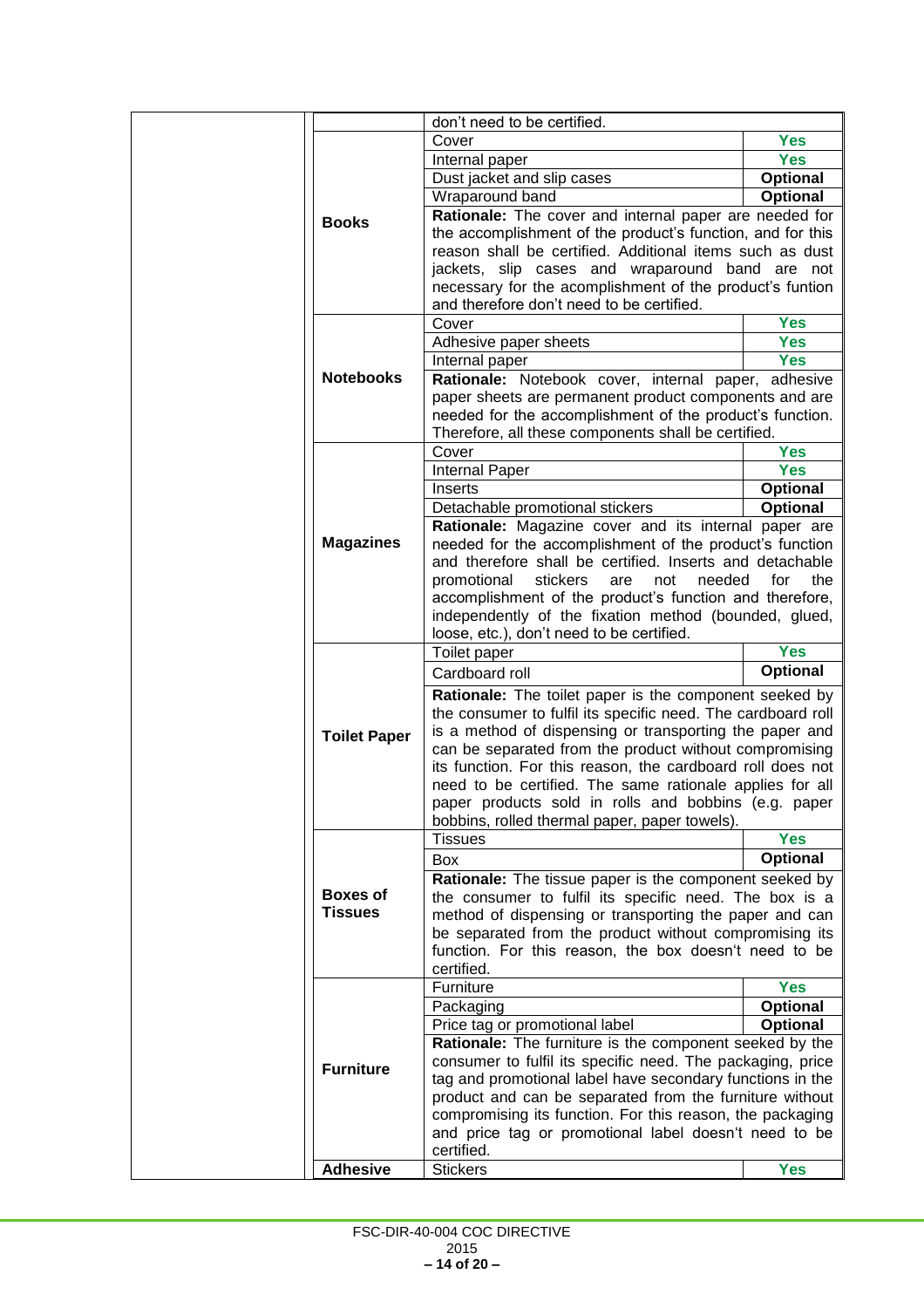| Labels in     |               | Release paper                                                  | Optional        |
|---------------|---------------|----------------------------------------------------------------|-----------------|
| <b>Sheets</b> |               | Rationale: The sticker is the product seeked by the            |                 |
|               |               | consumer and the release paper has a secondary function        |                 |
|               |               | (transporting the product). Therefore, the release paper       |                 |
|               |               | doesn't need to be certified.                                  |                 |
| Pre-          |               | Permanent structural components of the                         | <b>Yes</b>      |
| fabricated    |               | house, including flooring, roof, walls, stairs,                |                 |
| houses        |               | windows and doors.                                             |                 |
| (or entire    |               | Other secondary wood elements (e.g.                            | <b>Optional</b> |
|               | houses sold   | furniture, cabinets, toilet seats, shelves,                    |                 |
| as an unit)   |               | fences, wall paper).                                           |                 |
|               |               | Rationale: A house sold as a unit can be claimed as an         |                 |
|               |               | <b>FSC</b><br>certified product if all permanent structural    |                 |
|               |               | components made with forest-based materials that are           |                 |
|               |               | added to the house to fulfil the specific consumer's need      |                 |
|               |               | (a place to live in) are certified. Other secondary wood       |                 |
|               |               | elements (e.g. furniture, cabinets, toilet seats, shelves,     |                 |
|               |               | fences, wall paper) are not permanent components of the        |                 |
|               |               | house. Therefore, they don't need to be certified. Houses      |                 |
|               |               | made with non-forest based materials (e.g. bricks) that        |                 |
|               |               | have specific wooden components (e.g. doors, flooring)         |                 |
|               |               | incorporated cannot be claimed as an FSC certified             |                 |
|               |               | house. However, the organization can label and promote         |                 |
|               |               | these components individually; identifying the FSC             |                 |
|               |               | certified elements to the consumers.                           |                 |
| Wood          |               | Wood                                                           | <b>Yes</b>      |
|               | flooring with | Paper or veneer inlays                                         | <b>Yes</b>      |
| paper or      |               | Rationale: The wood and paper/veneer inlays are not            |                 |
| veneer        |               | distinguishable elements by consumers and cannot be            |                 |
| inlays        |               | separated without compromising the products function.          |                 |
|               |               | Therefore, both the wood and paper or veneer inlays shall      |                 |
|               |               | be certified in order to claim the flooring as a FSC certified |                 |
|               |               | product.                                                       |                 |

| ADVICE-40-004-07    | Sale of FSC certified products through non-FSC certified<br>auction entities                                                                                                                                                                                                                                                                                                                                                                                                                                                                                                                                                                                                                                                                                              |
|---------------------|---------------------------------------------------------------------------------------------------------------------------------------------------------------------------------------------------------------------------------------------------------------------------------------------------------------------------------------------------------------------------------------------------------------------------------------------------------------------------------------------------------------------------------------------------------------------------------------------------------------------------------------------------------------------------------------------------------------------------------------------------------------------------|
| Normative reference | FSC-STD-40-004, Scope and Clause 6.1                                                                                                                                                                                                                                                                                                                                                                                                                                                                                                                                                                                                                                                                                                                                      |
| Effective date      | 30 March 2011                                                                                                                                                                                                                                                                                                                                                                                                                                                                                                                                                                                                                                                                                                                                                             |
| Terms & definitions | Auction: A process of buying and selling goods or services by offering them<br>up for bid, taking bids, and then selling to the winning (generally highest)<br>bidder. The auction house, auctioneer, log market, etc., managing the<br>auction does not gain legal ownership of the goods/services for sale but<br>does collect the funds due and issues the sales invoice to the winning<br>bidder.                                                                                                                                                                                                                                                                                                                                                                     |
| Background          | This advice aims to provide clarification on whether or not auction houses,<br>log markets or other related entities need to be certified. If so, define the<br>required procedures in order to ensure the traceability of the products<br>traded by these organizations.<br>FSC-STD-40-004 establishes that Chain of Custody certification is required<br>for all organizations that want to<br>produce and sell FSC-certified materials or products; or<br>☑<br>produce and promote FSC-certified products; or<br>☑<br>$\boxtimes$ trade materials or products with FSC claims.<br>NOTE: Chain of Custody certification is not required for organizations that<br>do not gain legal ownership of such materials or products but simply<br>arrange for buyer and seller: |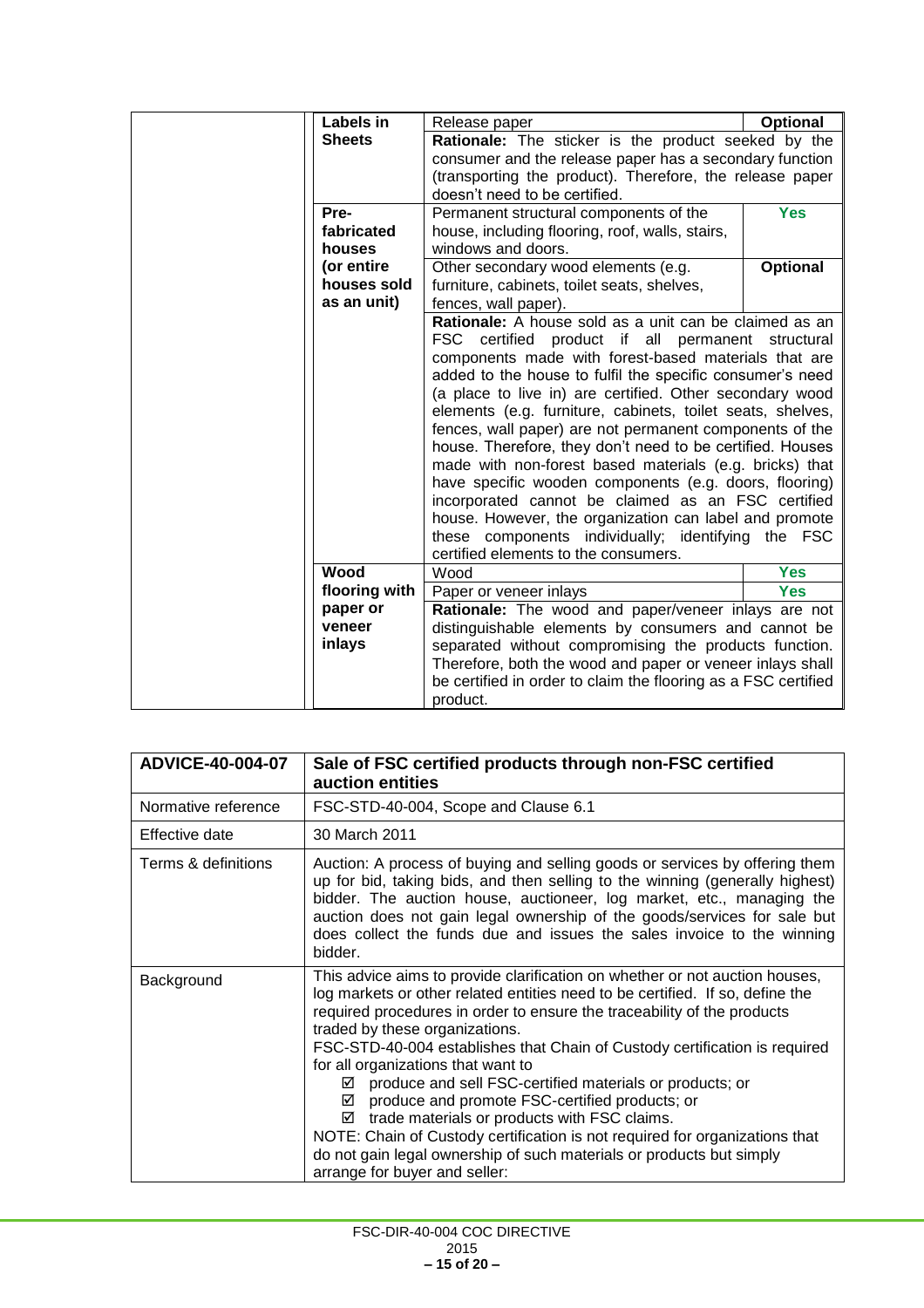|        | to make a deal without taking physical possession (often called an<br>a)<br>'agent'); or<br>b) to transport the materials or products.                                                                                                                                                                                        |
|--------|-------------------------------------------------------------------------------------------------------------------------------------------------------------------------------------------------------------------------------------------------------------------------------------------------------------------------------|
| Advice | Auctioning entities that do not gain legal ownership of FSC certified<br>products during trading activities are not required to be FSC chain of<br>custody certified, even when the auctioning entity takes physical possession<br>of the product.                                                                            |
|        | Non-certified entities are not permitted to include FSC claims or certification<br>codes on their own sales or transport documents.                                                                                                                                                                                           |
|        | In order for the customer (winning bidder) to consider material purchased<br>through a non-FSC certified auction entity as FSC certified, a<br>supplementary letter or transport document must be provided by the<br>certified supplier to the customer including all information required by FSC-<br>STD-40-004 V2-0, 6.1.1. |

| ADVICE-40-004-08    | <b>Non-conforming product</b>                                                                                                                                                                                                                                                                                                                                                                                                                                                                                                                                                                                                                                                                                                                                                    |
|---------------------|----------------------------------------------------------------------------------------------------------------------------------------------------------------------------------------------------------------------------------------------------------------------------------------------------------------------------------------------------------------------------------------------------------------------------------------------------------------------------------------------------------------------------------------------------------------------------------------------------------------------------------------------------------------------------------------------------------------------------------------------------------------------------------|
| Normative reference | FSC-STD-40-004 V2-1 Clauses 1.2.1 and 10.1.1                                                                                                                                                                                                                                                                                                                                                                                                                                                                                                                                                                                                                                                                                                                                     |
| Effective date      | 01 November 2012<br>Amended 27 February 2013                                                                                                                                                                                                                                                                                                                                                                                                                                                                                                                                                                                                                                                                                                                                     |
| Terms & definitions | Non-conforming product: Product or material for which an organization is<br>unable to demonstrate that it complies with FSC eligibility requirements for<br>making claims and/ or for using the FSC on-product labels.                                                                                                                                                                                                                                                                                                                                                                                                                                                                                                                                                           |
|                     | Small COC enterprises: Organizations with:<br>No more than 15 employees (full time equivalent), or<br>i.<br>ii.<br>No more than 25 employees (full time equivalent) and a<br>maximum total annual turnover of US\$ 1,000,000.                                                                                                                                                                                                                                                                                                                                                                                                                                                                                                                                                    |
| Background          | Implementation of Chain of Custody procedures and control systems as<br>required by FSC-STD-40-004 aim to ensure that non-conforming products<br>do not occur. This advice introduces an additional safeguard to prevent<br>non-certified products from being delivered as certified, by requiring that<br>procedures are put in place to handle non-conforming products.<br>Specific requirements are included to apply to cases where non-conforming<br>products are detected after they have been supplied to a customer.<br>The action taken to address the issue of non-conforming product is targeted<br>to the organization that is responsible for the nonconformity, but it may also<br>affect onward buyers and sellers e.g. in the event that a product is re-called. |
| Advice              | The organization shall have a documented procedure defining the<br>1.<br>controls and related responsibilities and authorities for dealing with<br>non-conforming products. The organization's chain of custody<br>system shall be designed to ensure that products which do not<br>conform to FSC requirements are identified and controlled to<br>prevent its unintended delivery.<br>NOTE: Small COC enterprises are not required to have the<br>procedure in writing.                                                                                                                                                                                                                                                                                                        |
|                     | 2. In case non-conforming products are detected after they have been<br>delivered, the organization shall:<br>immediately cease to sell any non-conforming products held in<br>a)<br>stock;<br>identify all relevant customers, and advise those customers in<br>b).<br>writing within three (3) business days of the non-conforming<br>product and maintain records of that advice;                                                                                                                                                                                                                                                                                                                                                                                             |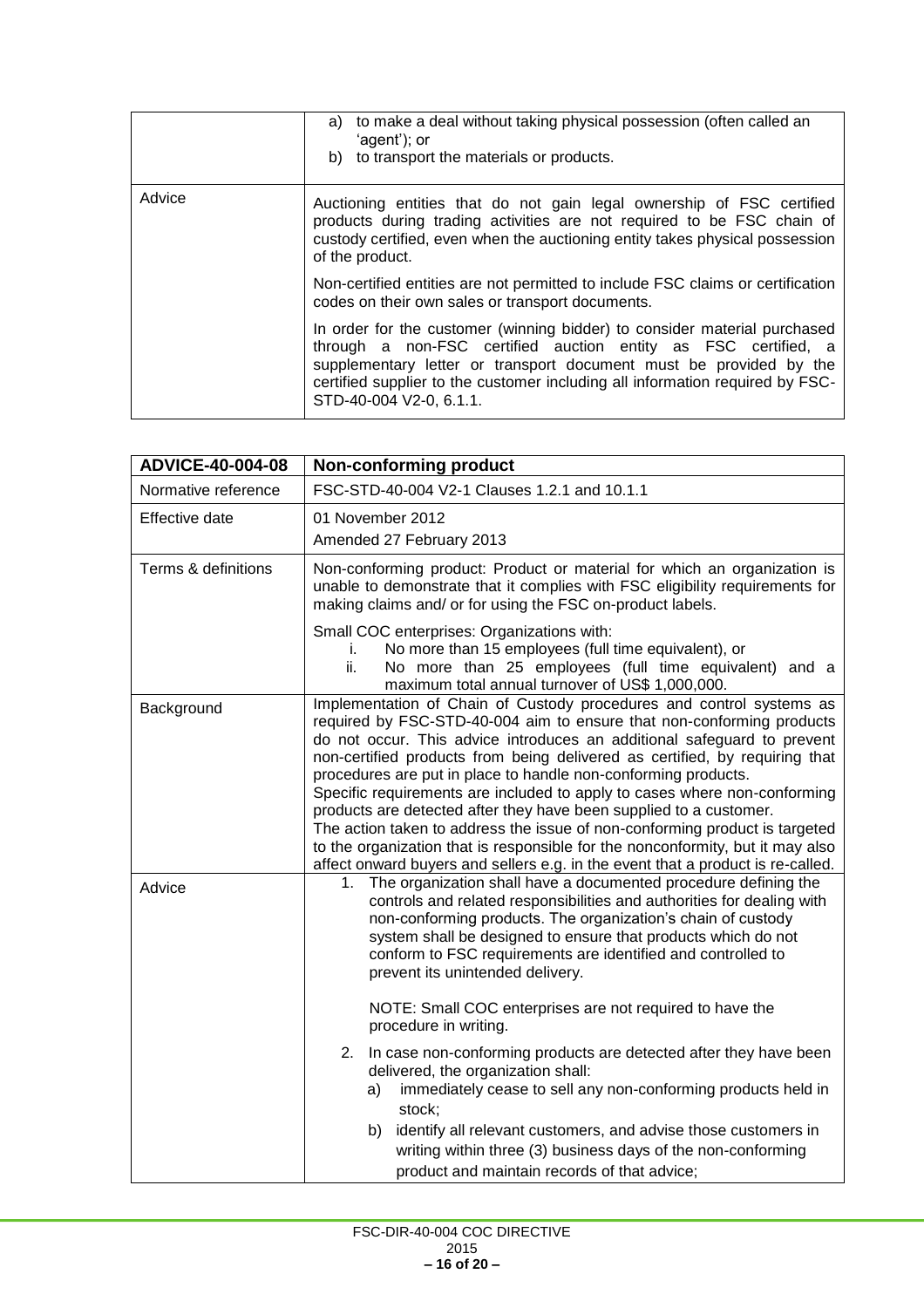| C) | analyse causes for occurrence of non-conforming products and      |
|----|-------------------------------------------------------------------|
|    | implement measures to prevent its re-occurrence.                  |
| d) | notify their certification body;                                  |
| e) | cooperate with the certification body in order to allow the       |
|    | certification body to confirm that appropriate action is taken to |
|    | correct this non-compliance.                                      |

| ADVICE-40-004-09    | <b>Minor components</b>                                                                                                                                                                                                                                                                                                                                                                                                                                                                                                                     |
|---------------------|---------------------------------------------------------------------------------------------------------------------------------------------------------------------------------------------------------------------------------------------------------------------------------------------------------------------------------------------------------------------------------------------------------------------------------------------------------------------------------------------------------------------------------------------|
| Normative reference | FSC-STD-40-004 V2-1, Clause 6.1.3 and Section 13                                                                                                                                                                                                                                                                                                                                                                                                                                                                                            |
| Effective date      | 01 November 2012<br>Amended 27 February 2013                                                                                                                                                                                                                                                                                                                                                                                                                                                                                                |
| Background          | Minor components were first introduced to the FSC system in 2007. They<br>are forest based materials (timber and non-timber forest materials) that can<br>be exempted from the requirements for Chain of Custody control, according<br>to the requirements of FSC-STD-40-004 V2-1.                                                                                                                                                                                                                                                          |
|                     | In early 2012, following a mandate of the FSC Board of Directors, FSC<br>initiated an updating process of its standards to ensure harmonization with<br>timber legality legislations, such as the EU Timber Regulation (EUTR), US<br>Lacey Act, FLEGT and the Australian Illegal Logging Prohibition Act. As a<br>consequence of this process, FSC identified the need to phase out the<br>exemption for minor components.                                                                                                                  |
| Advice              | From 01 January 2013 onwards, Clause 6.1.3 of FSC-STD-40-004V2-1<br>1.<br>will also apply to organizations selling semi-finished products<br>containing minor components below 1% of the product composition.<br>The following claim shall be provided to customers: "This product<br>contains "x" of minor components", where "x" is the quantity in volume,<br>weight or percentage of minor components.                                                                                                                                  |
|                     | 2. From 01 March 2013, uncertified and uncontrolled minor components<br>shall no longer be used in products and commercial activities (such as<br>import, export, placing on the market, processing, etc.) in countries<br>where timber legality legislation applies and where these products and<br>activities are included in the scope of the legislation (including any<br>official interpretation and guidance). From this date onwards, these<br>minor components shall be made of FSC certified or FSC Controlled<br>Wood materials. |
|                     | After 31 December 2013 and applying worldwide, the production of<br>3.<br>FSC products containing uncertified and uncontrolled minor<br>components is no longer allowed.                                                                                                                                                                                                                                                                                                                                                                    |
|                     | 4. After 31 December 2014 and applying worldwide, the sale of FSC<br>products containing uncertified and uncontrolled minor components is<br>no longer allowed.                                                                                                                                                                                                                                                                                                                                                                             |

| <b>ADVICE-40-004-10</b> | Access to information required by timber legality legislations                                                                                       |
|-------------------------|------------------------------------------------------------------------------------------------------------------------------------------------------|
| Normative reference     | FSC-STD-40-004 V2-1, 1.4 and 2.1.1                                                                                                                   |
| Effective date          | 01 November 2012<br>Amended 27 February 2013                                                                                                         |
| Background              | In early 2012, following a mandate of the FSC Board of Directors, FSC<br>initiated an updating process of its standards to ensure harmonization with |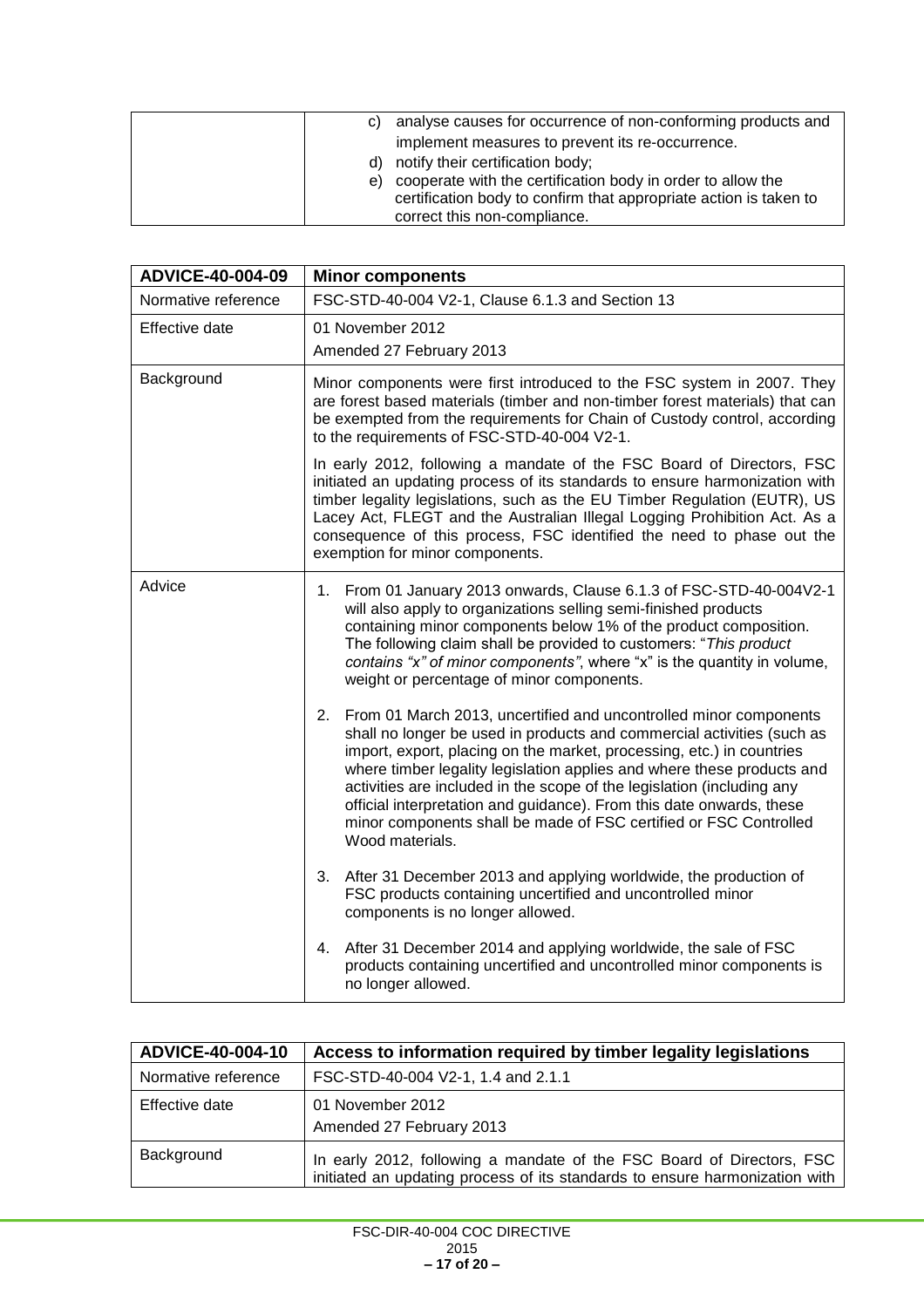|        | the EU Timber Regulation (EUTR) and other timber legality legislations<br>such as the US Lacey Act, FLEGT and the Australian Illegal Logging<br>Prohibition Act. This process includes adjustments in the FSC COC<br>requirements to ensure that FSC certified products comply with legally<br>required information regarding species, origin of timber and timber products<br>and compliance with trade and custom laws which include, but may not be<br>restricted to: |
|--------|--------------------------------------------------------------------------------------------------------------------------------------------------------------------------------------------------------------------------------------------------------------------------------------------------------------------------------------------------------------------------------------------------------------------------------------------------------------------------|
|        | • Bans, quotas and other restrictions on the export of timber<br>products (e.g. bans on the export of unprocessed logs or rough-<br>sawn lumber)<br>• Requirements for export licences for timber and timber products<br>• Official authorisation that entities exporting timber and timber<br>products may require<br>• Taxes and duties applying to timber product exports                                                                                             |
| Advice | Upon request, FSC certified suppliers shall provide customers with the<br>1.<br>following information about FSC certified and FSC Controlled Wood<br>timber or timber products subject to compliance with applicable timber<br>legality legislations:                                                                                                                                                                                                                    |
|        | a) Common name and/or scientific name of timber species as<br>required by the applicable legislation;                                                                                                                                                                                                                                                                                                                                                                    |
|        | NOTE: This requirement takes precedence over Clause 2.1.1 c) of<br>FSC-STD-40-004 V2-1.                                                                                                                                                                                                                                                                                                                                                                                  |
|        | b) Origin of timber (countries of harvest and where applicable, sub-<br>national regions and concessions of harvest);                                                                                                                                                                                                                                                                                                                                                    |
|        | NOTE: Information on the sub-national regions or concessions of<br>harvest shall be provided where the risk of illegal harvesting between<br>concessions of harvest in a country or sub-national region varies. Any<br>arrangement conferring the right to harvest timber in a defined area<br>shall be considered a concession of harvest.<br>c) Proof of compliance with relevant trade and customs laws.                                                              |
|        | FSC certified suppliers shall provide timely responses to the<br>2.<br>information requests specified in Clause 1 above.                                                                                                                                                                                                                                                                                                                                                 |
|        | The form and frequency of providing this information may be agreed<br>3.<br>between FSC certified supplier and customer, as long as the<br>information is accurate and can be correctly associated with each<br>material supplied as FSC certified or FSC Controlled Wood.                                                                                                                                                                                               |
|        | In case the FSC certified supplier does not possess the requested<br>4.<br>information specified in Clause 1 above, the request shall be passed<br>on to the upstream FSC certified suppliers, until the requested<br>information can be obtained.                                                                                                                                                                                                                       |

| ADVICE-40-004-11    | <b>Trade and customs laws</b>                                                                                                                                                                                                                                                                                                                                                                                                                                                                                                |
|---------------------|------------------------------------------------------------------------------------------------------------------------------------------------------------------------------------------------------------------------------------------------------------------------------------------------------------------------------------------------------------------------------------------------------------------------------------------------------------------------------------------------------------------------------|
| Normative reference | FSC-STD-40-004 V2-1, 1.2                                                                                                                                                                                                                                                                                                                                                                                                                                                                                                     |
| Effective date      | 27 February 2013.                                                                                                                                                                                                                                                                                                                                                                                                                                                                                                            |
| Background          | In early 2012, following a mandate of the FSC Board of Directors, FSC<br>initiated an updating process of its standards to ensure harmonization with<br>the EU Timber Regulation (EUTR) and other timber legality legislations<br>such as the US Lacey Act, FLEGT and the Australian Illegal Logging<br>Prohibition Act. This process includes adjustments in the FSC COC<br>requirements to ensure that FSC certified products comply with applicable<br>trade and custom laws which include, but may not be restricted to: |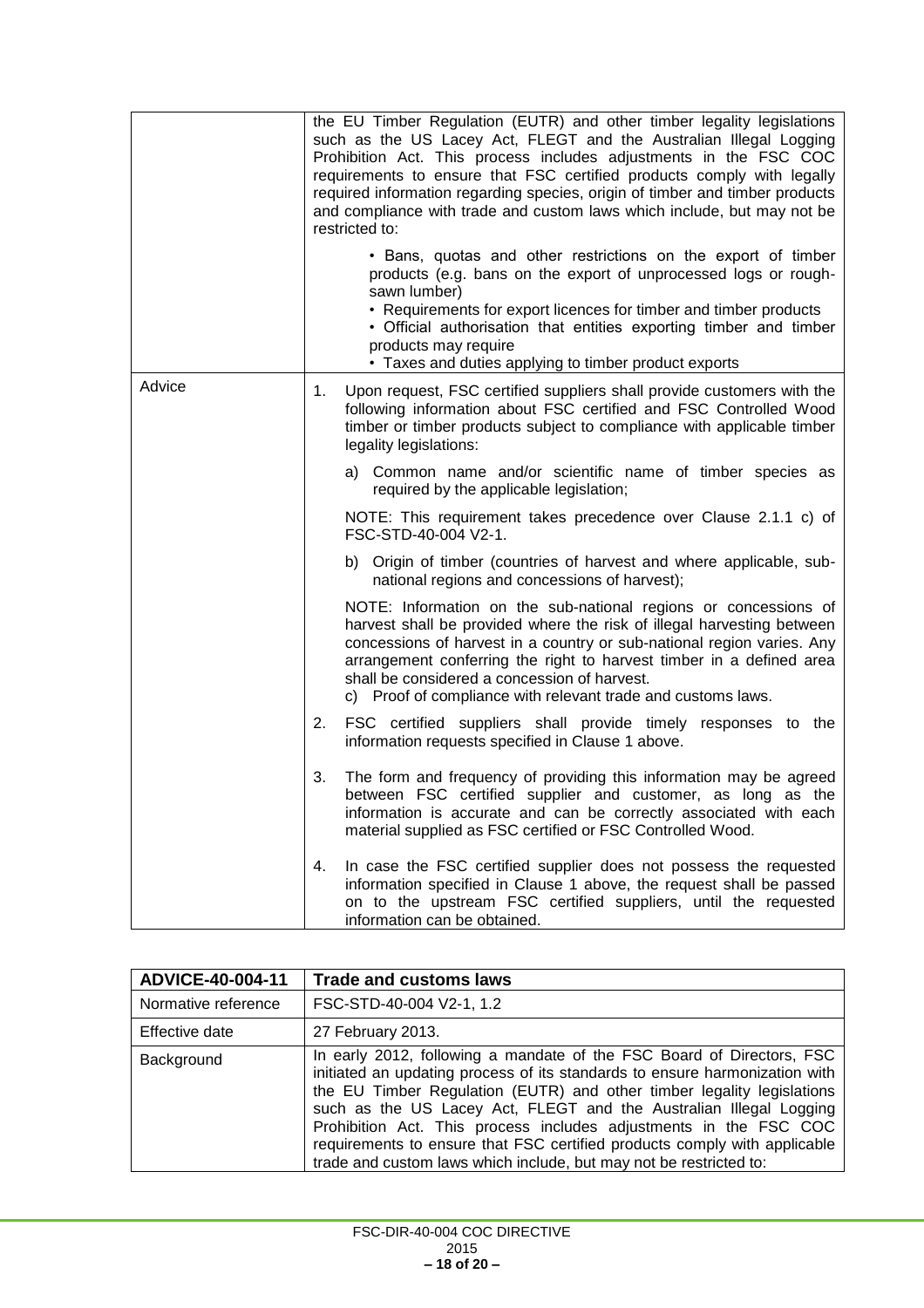|        | • Bans, quotas and other restrictions on the export of timber products                                                                  |
|--------|-----------------------------------------------------------------------------------------------------------------------------------------|
|        | (e.g. bans on the export of unprocessed logs or rough-sawn lumber)<br>• Requirements for export licences for timber and timber products |
|        | • Official authorisation that entities exporting timber and timber products                                                             |
|        | may require                                                                                                                             |
|        | • Taxes and duties applying to timber product exports.                                                                                  |
| Advice | FSC certificate holders exporting and/or importing timber or timber products                                                            |
|        | shall have procedures in place to ensure that the commercialization of FSC                                                              |
|        | certified products comply with all applicable trade and custom laws.                                                                    |

| ADVICE-40-004-12    | Pre-consumer reclaimed wood compliance with the EUTR                                                                                                                                                                                                                                                                                                                                                                                                                                                                                                                                                                                                                                                                                                             |
|---------------------|------------------------------------------------------------------------------------------------------------------------------------------------------------------------------------------------------------------------------------------------------------------------------------------------------------------------------------------------------------------------------------------------------------------------------------------------------------------------------------------------------------------------------------------------------------------------------------------------------------------------------------------------------------------------------------------------------------------------------------------------------------------|
| Normative reference | FSC-STD-40-004 V2-1 Clause 3.3.1                                                                                                                                                                                                                                                                                                                                                                                                                                                                                                                                                                                                                                                                                                                                 |
| Effective date      | 01 October 2014.                                                                                                                                                                                                                                                                                                                                                                                                                                                                                                                                                                                                                                                                                                                                                 |
| Terms & definitions | Pre-consumer reclaimed material: Material that is reclaimed from a<br>process of secondary manufacture or further downstream industry, in which<br>the material has not been intentionally produced, is unfit for end use and is<br>not capable of being re-used on-site in the same manufacturing process<br>that generated it.<br><b>Europe:</b> in the context of this Advice, this refers to the European countries<br>that fall within the scope of EU Regulation No 995/2010 (known as "EU<br>Timber Regulation").                                                                                                                                                                                                                                         |
| Background          | In 2012, following a mandate from the FSC Board of Directors, FSC initiated<br>a revision process of its standards to ensure harmonization with the EU<br>Timber Regulation (EUTR). According to the EUTR, reclaimed wood such<br>as sawdust and chips are not classified as waste, and are therefore subject<br>to compliance with the regulation. Paper scraps are currently excluded from<br>the scope of the EUTR. As a result of this revision, FSC identified the need<br>to introduce requirements for the control of pre-consumer reclaimed wood in<br>order to ensure FSC certified products comply with the EUTR, for products<br>placed on the European market.                                                                                       |
| Advice              | FSC certificate holders placing FSC certified products containing<br>1<br>pre-consumer reclaimed wood material (except paper scraps) on<br>the European market for the first time shall exercise due diligence<br>to ensure that these materials do not contain illegally harvested<br>timber according to EU Regulation No 995/2010.                                                                                                                                                                                                                                                                                                                                                                                                                            |
|                     | 2<br>FSC certificate holders located in countries outside of Europe and<br>exporting FSC certified products that contain pre-consumer<br>reclaimed wood material to companies in Europe shall either:                                                                                                                                                                                                                                                                                                                                                                                                                                                                                                                                                            |
|                     | Inform their customers about the presence of pre-consumer<br>a)<br>reclaimed wood material in the product before its delivery and<br>commit to support their customers in applying their due<br>diligence system, as required by the EUTR, or;<br>Ensure that pre-consumer reclaimed wood (except paper<br>b)<br>scraps) used in the manufacturing of FSC certified products is<br>FSC Controlled Wood, according to FSC-STD-40-005<br>requirements.<br>FSC certificate holders applying option 2 b) above, may apply the<br>3<br>requirements for co-products outlined in the ADVICE-40-005-17, to<br>demonstrate the district of origin of pre-consumer reclaimed wood<br>and the ADVICE-40-005-20 for the risk assessment of pre-<br>consumer reclaimed wood. |